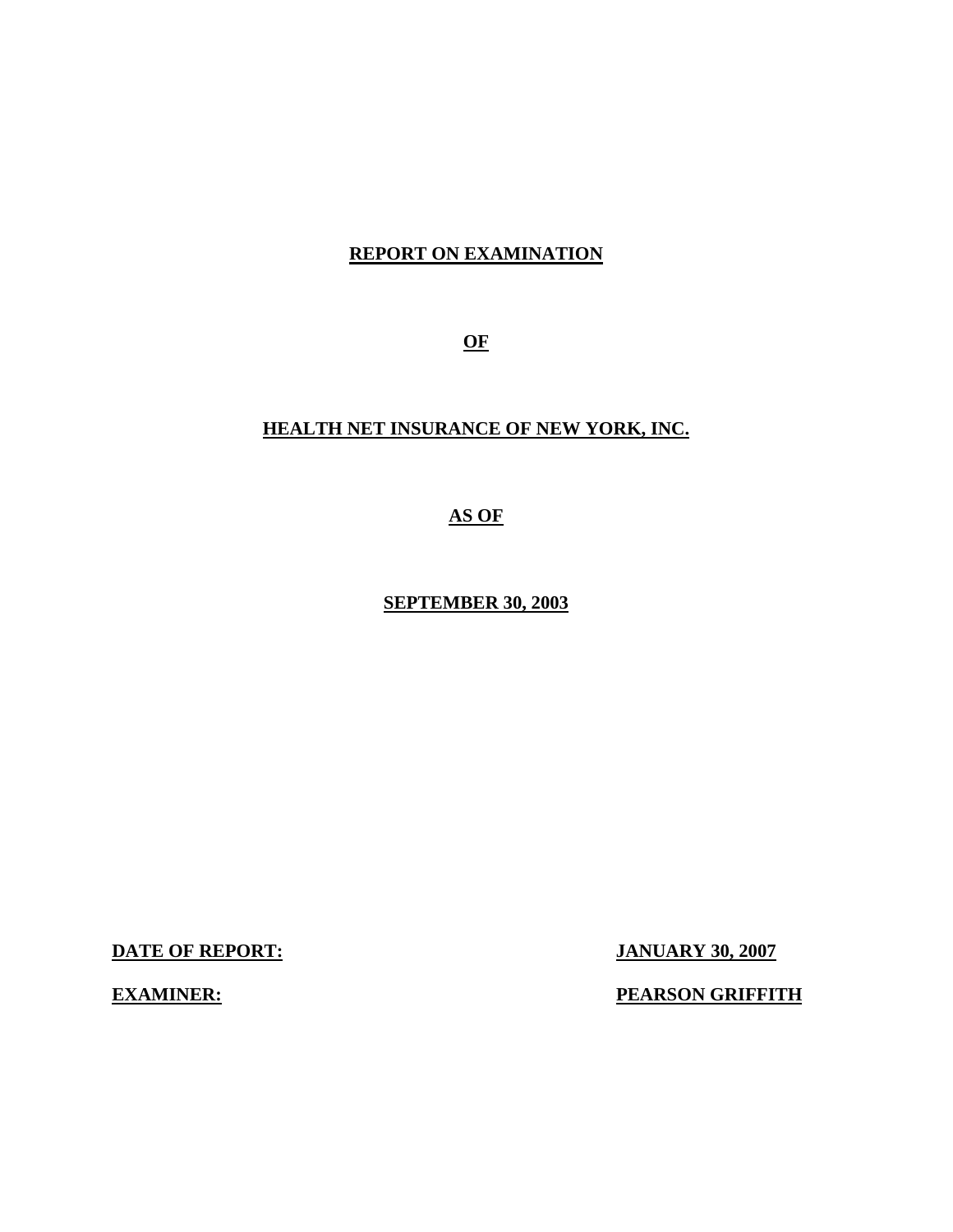# **TABLE OF CONTENTS**

| 1. |                             | Scope of examination                                   | $\overline{2}$ |
|----|-----------------------------|--------------------------------------------------------|----------------|
| 2. |                             | <b>Description of Company</b>                          | 3              |
|    | A.                          | Management and controls                                | 4              |
|    | <b>B.</b>                   | Territory and plan of operation                        | 7              |
|    | $C_{\cdot}$                 | Holding company system                                 | 8              |
|    | D.                          | Administrative service agreement                       | 10             |
|    | E.                          | Reinsurance                                            | 13             |
|    | $F_{\cdot}$                 | Conflict of interest                                   | 14             |
|    | G.                          | Accounts and records                                   | 14             |
|    | H.                          | Abandoned property law                                 | 16             |
|    | I.                          | Location of books and records                          | 18             |
|    | J.                          | Significant operating ratios                           | 21             |
| 3. | <b>Financial statements</b> |                                                        |                |
|    | A.                          | <b>Balance</b> sheet                                   | 22             |
|    | <b>B.</b>                   | Statement of revenue, expenses and capital and surplus | 23             |
| 4. | Claims unpaid               |                                                        | 24             |
| 5. | Market conduct              |                                                        | 25             |
|    | А.                          | Claims processing                                      | 25             |
|    | <b>B.</b>                   | Agents and brokers                                     | 27             |
|    | C.                          | Fraud prevention and detection                         | 28             |
| 6. |                             | Compliance with prior report on examination            | 30             |
| 7. |                             | Summary of comments and recommendations                | 34             |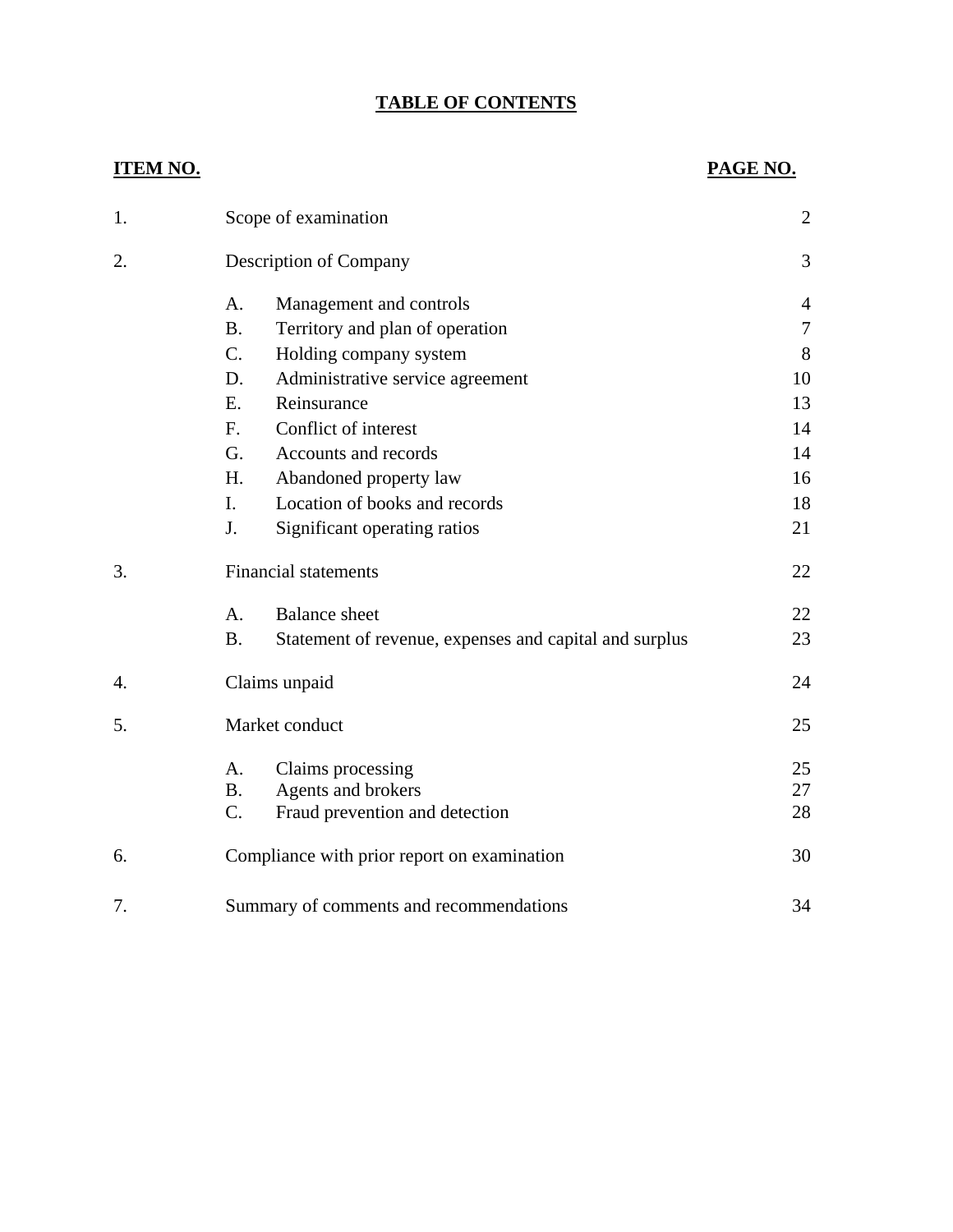

STATE OF NEW YORK INSURANCE DEPARTMENT 25 BEAVER STREET NEW YORK, NEW YORK 10004

Eliot Spitzer Governor

Eric R. Dinallo Acting Superintendent

January 30, 2007

Honorable Eric R. Dinallo Acting Superintendent of Insurance Albany, New York 12257

Sir:

Pursuant to the requirements of the New York Insurance Law, and acting in accordance with directions contained in Appointment Number 22106 dated November 6th 2003, and annexed hereto, I have made an examination into the condition and affairs of Health Net Insurance of New York, Inc. (HNINY), an accident and health insurer domiciled in the State of New York, licensed pursuant to Article 42 of the New York Insurance Law. During the examination, the Company's statutory home office was located at 399 Knollwood Road, White Plains, New York 10603. However, the Company notified the Department on July 19, 2006 that such office was relocated to 150 East  $42<sup>nd</sup>$  Street, New York, New York 10017. The primary location of the Company's books and records is 21650 Oxnard Street, Woodland Hills, California 91367. This examination was conducted at the Company's administrative office located at One Far Mill Crossing, Shelton, Connecticut 06484. The following report thereon as respectfully submitted deals with the findings concerning the manner in which HNINY conducts its business practices and fulfills its contractual obligations to policyholders and claimants.

Whenever the terms "Health Net Insurance", "Company" or "HNINY" appear herein without qualification, they should be understood to mean Health Net Insurance of New York, Inc. The term "Department" as used in this report refers to the New York State Insurance Department.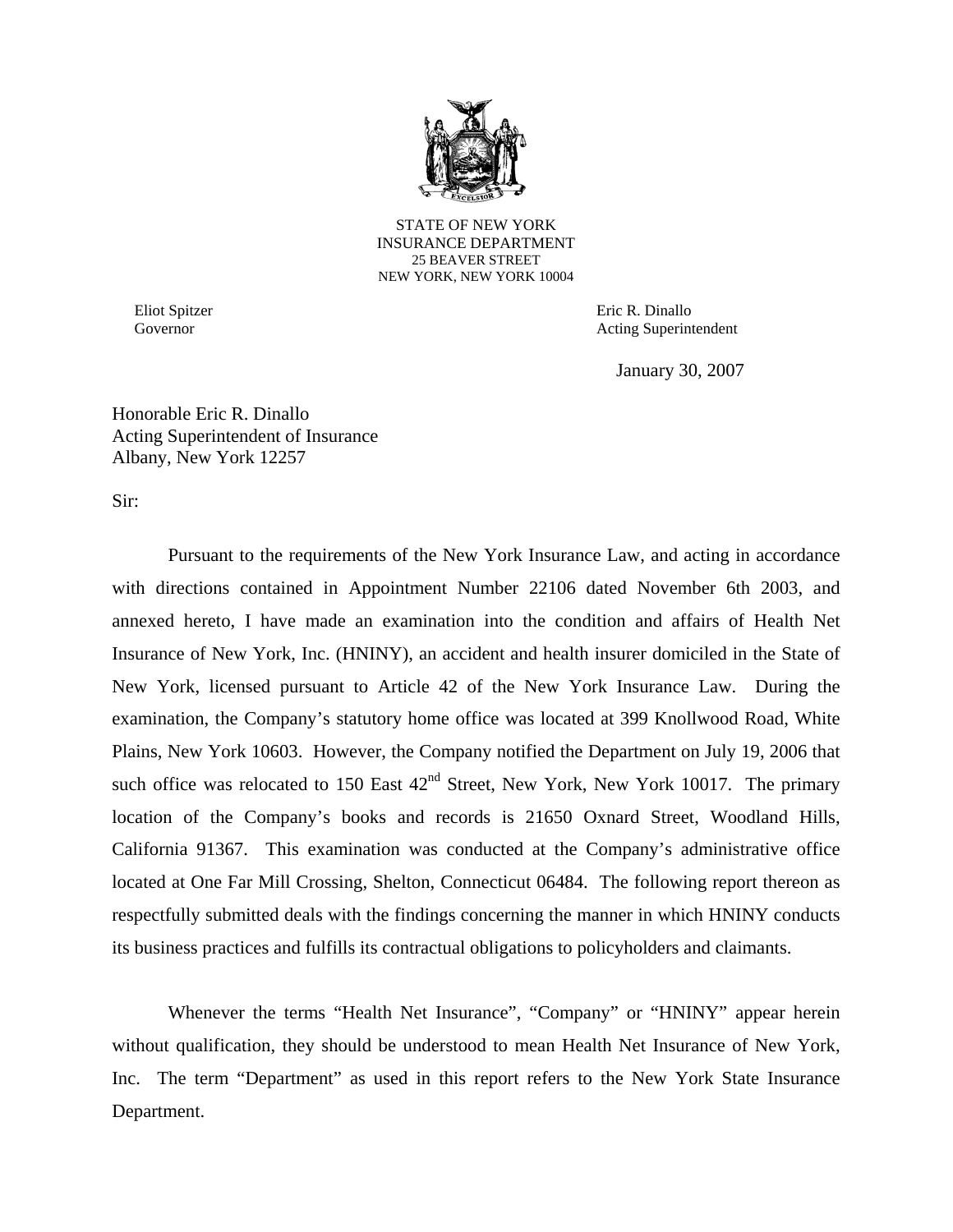#### **1. SCOPE OF EXAMINATION**

The Company was previously examined as of December 31, 1998. This examination covers the period from January 1, 1999 through September 30, 2003. Where deemed appropriate by the examiners, transactions subsequent to the examination date were reviewed.

The examination comprised a complete verification of assets and liabilities as of September 30, 2003, in accordance with statutory accounting principles (SAP). The examination included a review of income and disbursements deemed necessary to accomplish such verification, and utilized, to the extent considered appropriate, work performed by the Company's independent certified public accountants. A review or audit was also made of the following items as called for in the Examiners Handbook of the National Association of Insurance Commissioners:

> History of Company Management and controls Corporate records Fidelity bonds and other insurance Employees welfare and pension plans Territory and plan of operation Growth of Company Business in force Loss experience Accounts and records Market conduct activities

This report on examination is confined to the financial statements, and comments on those matters which involve departures from laws, regulations or rules, or which are deemed to require explanation or description.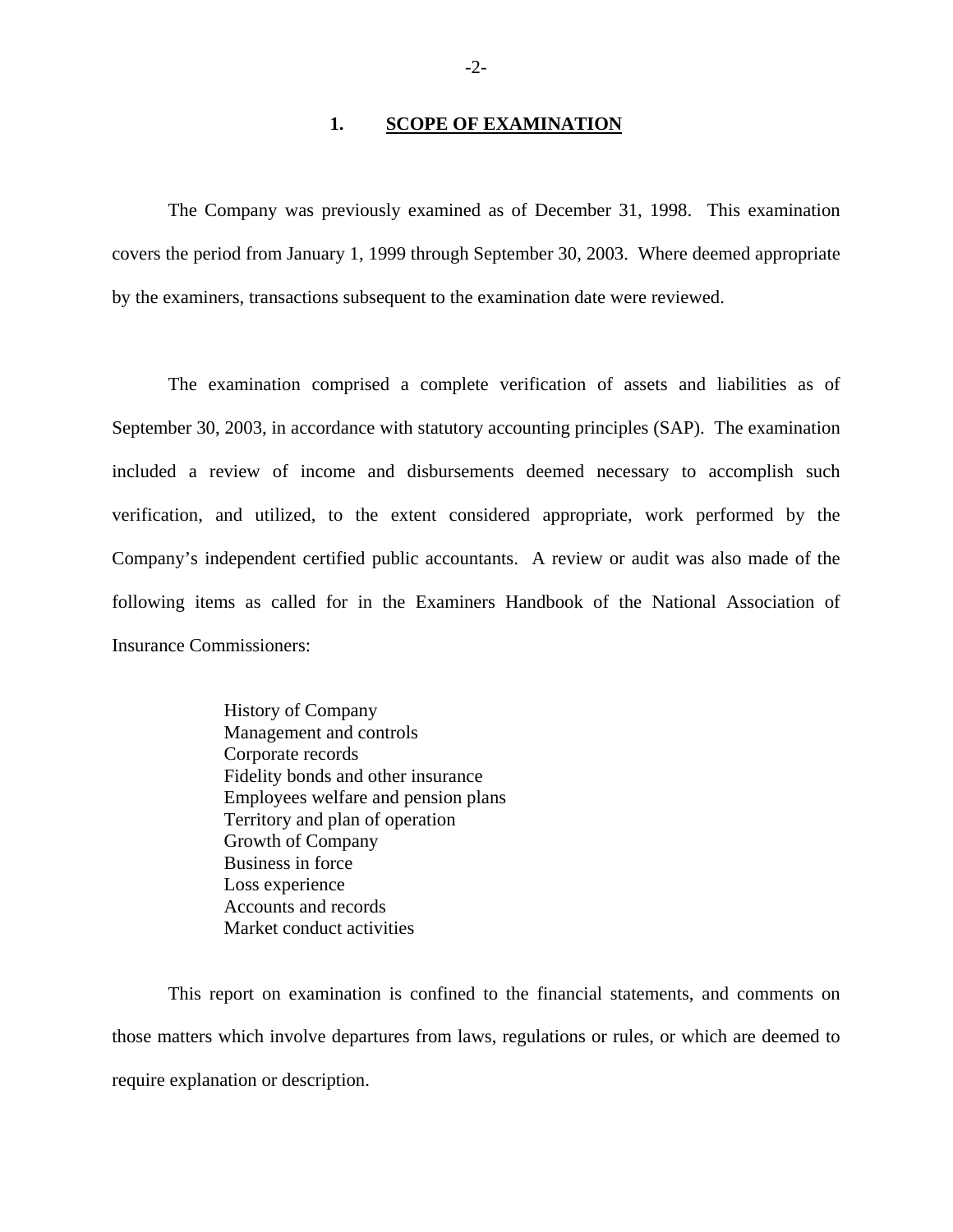#### **2. DESCRIPTION OF COMPANY**

The Company was originally licensed by the Department on December 3, 1990, as Citicorp International Trade Insurance, Inc. (CITI) and commenced operations on April 2, 1991, as a domestic property and casualty insurer, domiciled in the State of New York. On April 12, 1996, Physicians Health Services, Inc. acquired CITI from Citicorp International Trade Indemnity Inc., a subsidiary of Citicorp and changed the name to Physician Health Services Insurance of New York, Inc. In 1999 the Company began its first full active year in operation as a mono-line accident and health insurer.

On July 25, 2000, the board of directors of Physician Health Services Insurance of New York, Inc. executed an Adoption of the Certificate of Charter Amendment, to convert from an Article 41 insurance company to an Article 42 duly authorized to conduct the business of insurance in the State of New York. This amendment also deleted "Credit insurance," "Marine and inland marine insurance," and "Substantially similar kind of insurance" from the risks the Company was empowered to transact. HNINY is now licensed to transact "accident and health insurance" as defined in paragraph 3(i) of Section 1113(a) of the New York Insurance Law.

On December 17, 2001, the Department approved the amendment of the Company's Certificate of Incorporation to change its name to Health Net Insurance of New York, Inc.

HNINY's authorized, issued and outstanding capital consists of 1,000 shares of \$1,000 par value common stock. The Company has no preferred capital stock issued or outstanding. The minimum capital and surplus is set at \$2,050,000, pursuant to Section  $4103(a)(1)$  of the New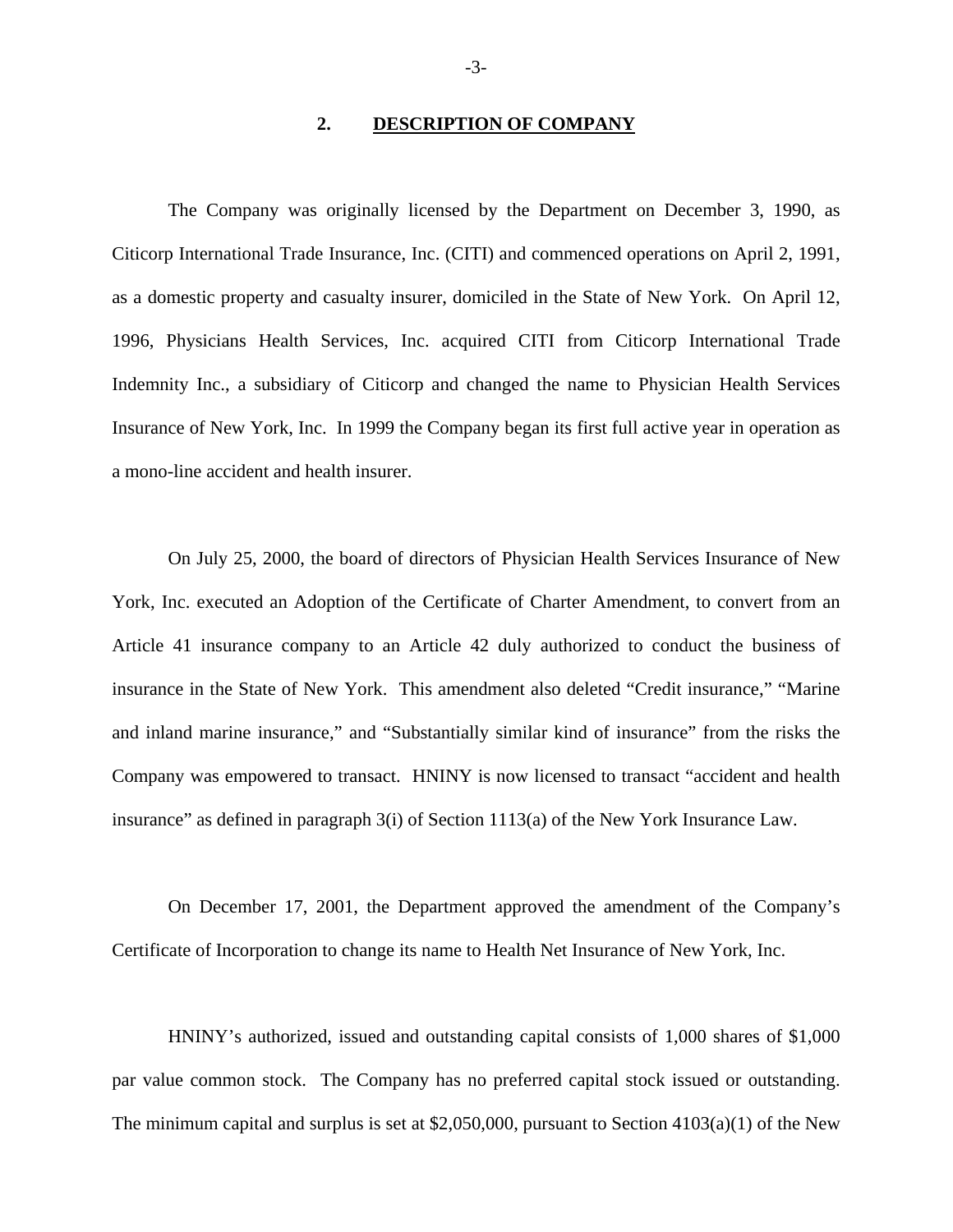York Insurance Law.

#### **A. Management and controls**

The charter and by-laws of the Company provide that the corporate powers be exercised by a board of directors through officers or committees elected or appointed by the board. The number of directors as of the examination date has been set at not less than thirteen (13) or more than twenty-one (21) directors.

The board of directors of Health Net Insurance of New York, Inc. met twelve (12) times during the period covered by this examination. A review of the minutes of the meetings of the board of directors revealed that meetings were adequately attended.

As of September 30, 2003, the board of directors consisted of the following ten (10) members:

| Name and Residence      | <b>Principal Business Affiliation</b>  |
|-------------------------|----------------------------------------|
| Scott Breidbart, MD     | Medical Director,                      |
| Mount Kisco, NY         | Health Net Northeast, Inc.             |
| John Caby               | Director of Finance                    |
| Denville, NJ            | Health Net, Inc.                       |
| <b>Stephen Camper</b>   | Assistant Secretary,                   |
| West Hartford, CT       | Health Net Insurance of New York, Inc. |
| Joseph Chiarella, MD    | Medical Director,                      |
| Jackson Heights, NY     | Health Net Northeast, Inc.             |
| <b>Pennell Hamilton</b> | Treasurer                              |
| Woodridge, CT           | Health Net Insurance of New York, Inc. |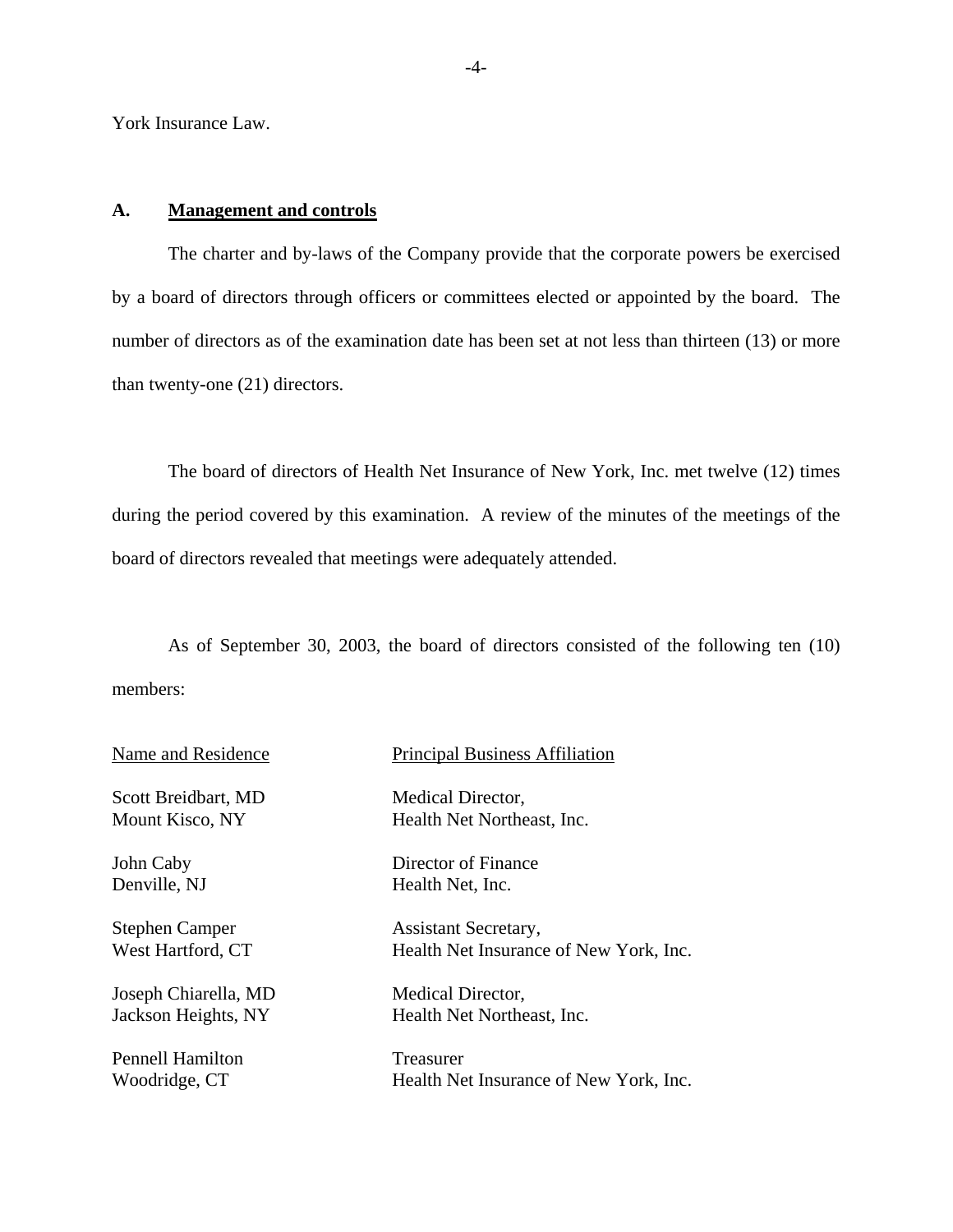| Name and Residence   | <b>Principal Business Affiliation</b>  |
|----------------------|----------------------------------------|
| Joseph Kempf, Jr.    | Secretary,                             |
| Newtown, CT          | Health Net Insurance of New York, Inc. |
| Helane Mandelker     | Director of Care Management            |
| New York, NY         | Health Net Northeast, Inc.             |
| Susan Merola-Aylward | Director of Finance                    |
| Shelton, CT          | Health Net of Northeast, Inc.          |
| Daniel Sauer         | Regional Vice President,               |
| Towaco, NJ           | Health Net Northeast, Inc.             |
| Anju Sikka MD        | Vice President                         |
| North Brunswick, NJ. | Health Net Insurance of New York, Inc. |

A review of the jurat page of the filed September 30, 2003 quarterly statement revealed that the Company's board of directors consisted of only nine members. A review of the minutes of meetings held during the examination period indicated that the Company, in fact, had ten members on its board of directors as of September 30, 2003. This condition conflicts with its own by-laws and violates Section 1201 (a) $(5)(B)(v)$  of the New York Insurance Law which states in part:

 *"the number of directors, or that it shall be not less than a stated minimum nor more than a stated maximum. Except as provided in section six thousand four hundred two of this chapter the number of directors shall not be less than thirteen…"* 

It is imperative that the Company seek to fill vacancies of its board of directors in a timely manner in order to be in compliance with its by-laws and Section 1201 (a)(5)(B)(v) of the New York Insurance Law. It was noted that a similar recommendation was made in the prior report on examination. The Company in its actions taken or proposed as regards the prior report on examination represented that *"[It] has been in full compliance with the above New York Insurance Law…"* 

-5-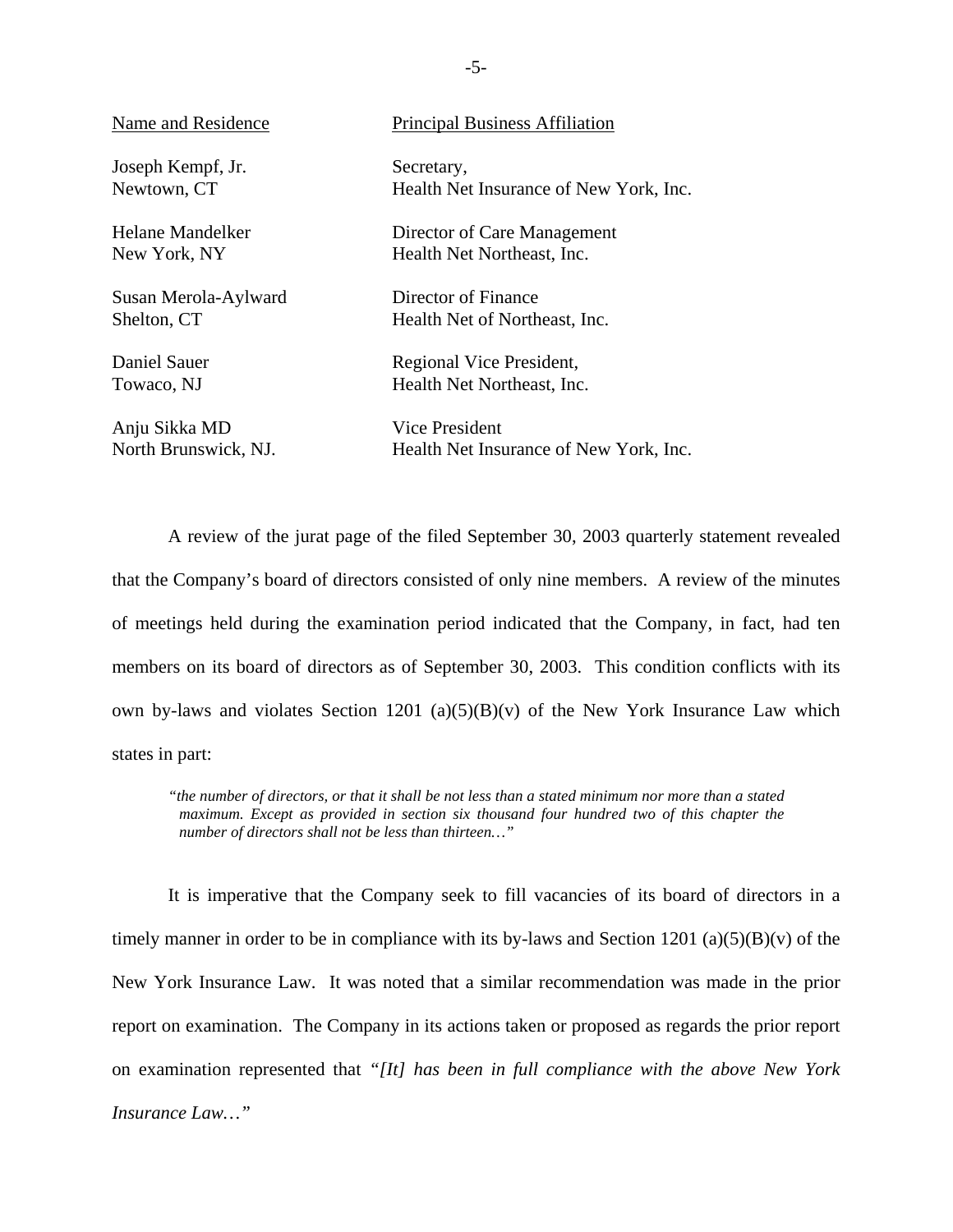In addition, Section  $307(a)(2)$  of the New York Insurance Law states in part:

 *"The superintendent shall from time to time prescribe the form of such annual statement, which may be a printed document and/or electronic media, and which may be varied as to different types of insurers, corporations, societies, pension funds and retirement systems, as shall seem to him best adapted to elicit a true exhibit of the condition of each such entity, in respect to every matter which he may deem material…"* 

It is recommended that the Company comply with the provisions of its by-laws and the provisions of Section  $1201(a)(5)(B)(v)$  of the New York Insurance Law by maintaining the requisite number of members of the board of directors.

It is also recommended that the Company exercise prudence by reporting an accurate schedule of directors in its statements filed with the Department pursuant to Section 307(a)(2) of the New York Insurance Law.

Subsequent to the examination date on October 30, 2003, the Company appointed three new directors to fill the vacancies on its board of directors.

As of the September 30, 2003, the principal officers of the Company were as follows:

| Name                    | Title          |
|-------------------------|----------------|
| Vacant                  | President      |
| Anju Sikka, MD          | Vice President |
| John Kempf, Jr.         | Secretary      |
| <b>Pennell Hamilton</b> | Treasurer      |

On October 30, 2003, subsequent to the examination date, the position of President was filled by Eileen Auen.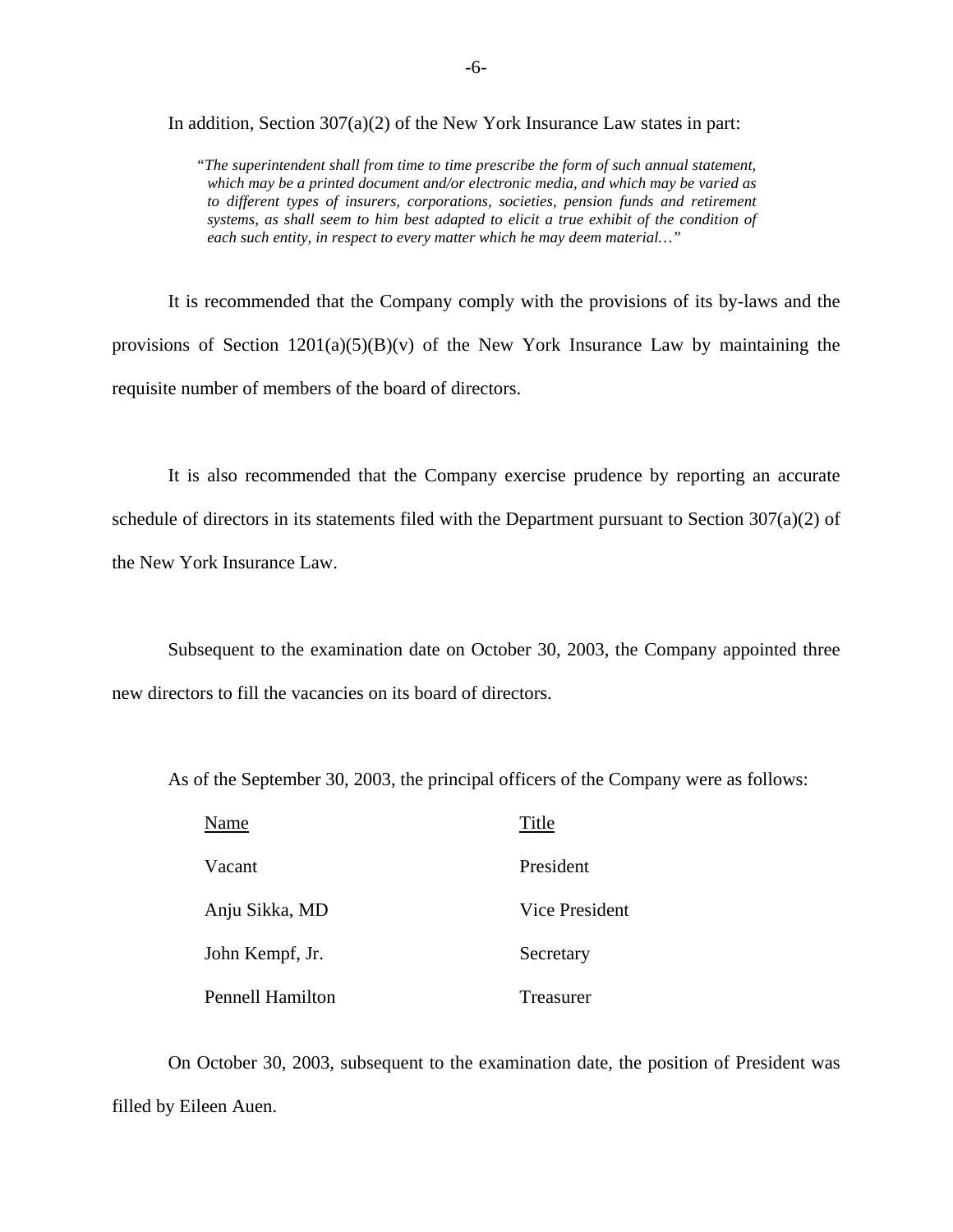## **B. Territory and Plan of Operation**

The Company is licensed in New York to write accident and health insurance as defined in paragraph 3(i) of Section 1113(a) of the New York Insurance Law.

HNINY offers accident and health insurance products via two general methods: (i) as an out-of-network companion coverage offered as part of a single point-of-service (POS) product in conjunction with its licensed affiliate, Health Net of New York, Inc. and (ii) as a stand-alone preferred provider organization group contract (PPO) and as an exclusive provider organization (EPO.)

The following schedule shows direct premiums written in the State of New York for the examination period:

| Year       | Direct premiums written |
|------------|-------------------------|
| 1999       | 19,376,912              |
| 2000       | 115,322,501             |
| 2001       | 144,023,374             |
| 2002       | 178,243,330             |
| $2003$ ytd | 157,580,310             |

As of September 30, 2003, HNINY provided health care services to 62,580 members. The following chart shows the member increase by number and percentage:

|                | 1999 | 2000   | 2001   | 2002   | $2003$ ytd |
|----------------|------|--------|--------|--------|------------|
| <b>Members</b> | 93   | 45,938 | 54,741 | 55,866 | 62,580     |
| Growth %       |      |        | 19.2%  | 2.1%   | 12.0%      |

\* - Not measured as result is deemed not meaningful.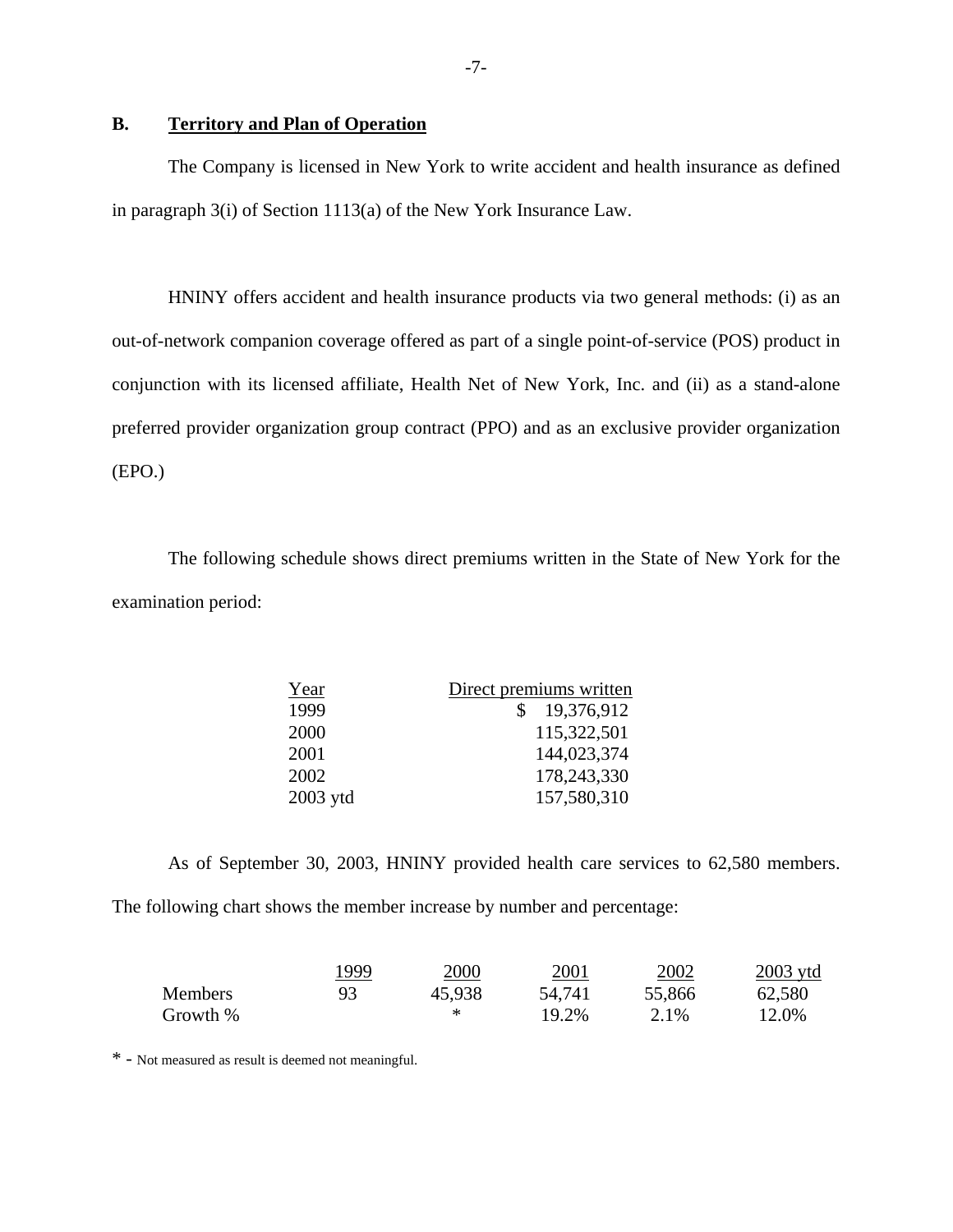# **C. Holding Company System**

The Company is a wholly owned subsidiary of Health Net of Northeast, Inc. (formerly known as Physicians Health Services, Inc.,) which is itself a wholly owned subsidiary of Health Net Inc. (formerly known as Foundation Health Systems, Inc.) Registration statements were filed pursuant to the provisions of Article 15 of the New York Insurance Law and Department Regulation 52, (11 NYCRR 80-1.)

The following is a chart of the Company's holding company system as of September 30, 2003: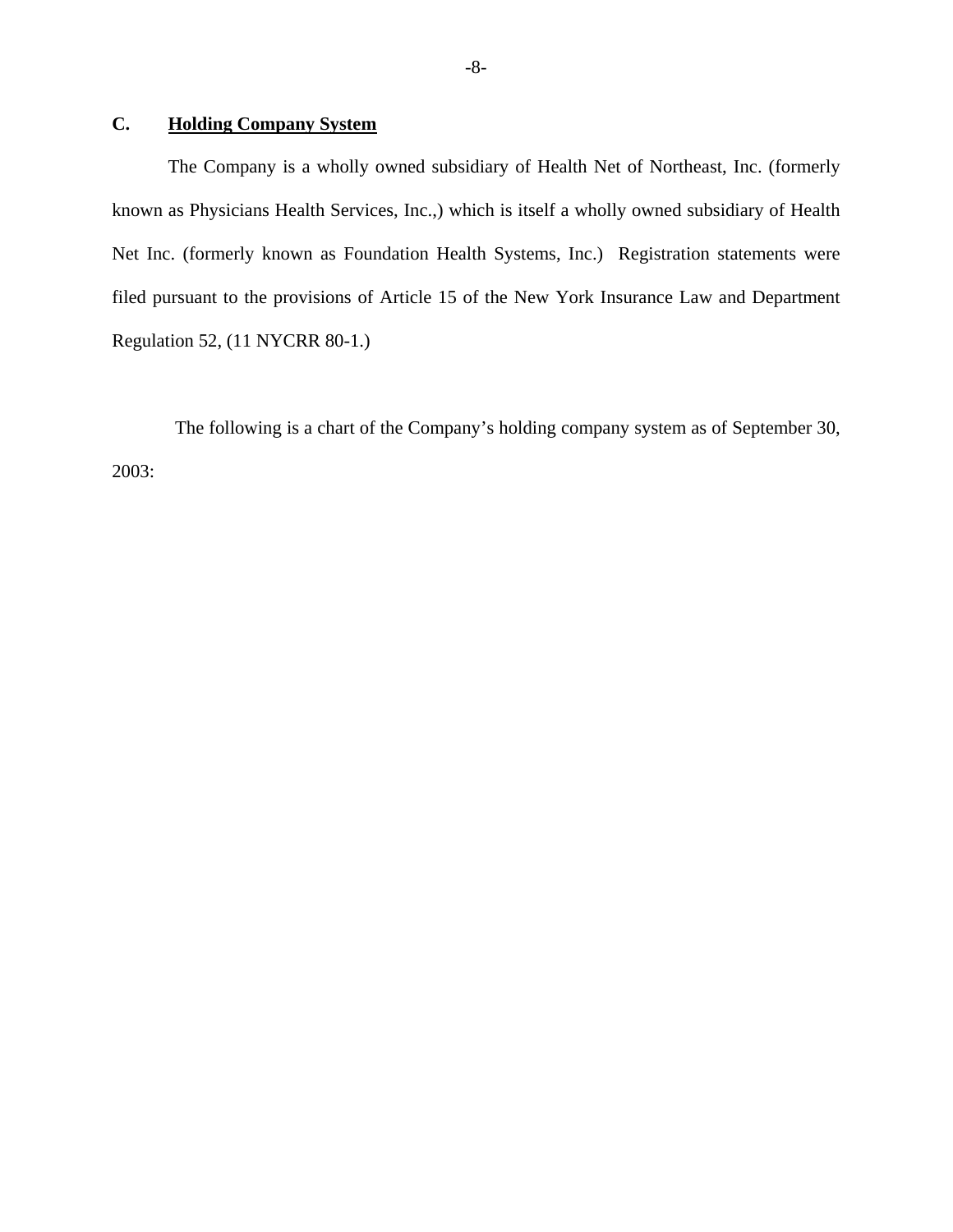**As of 9/30/03** 



-9-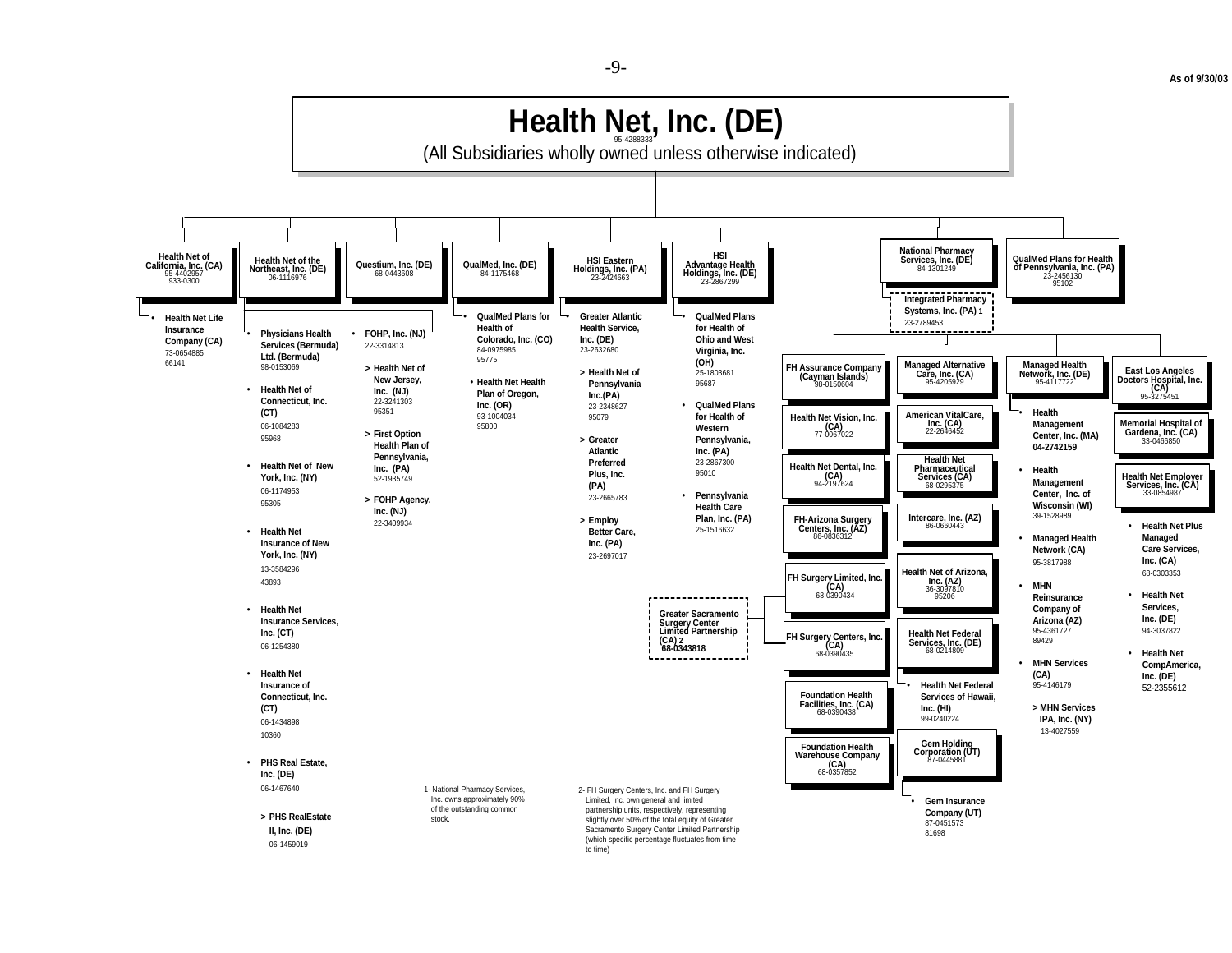#### **D. Administrative Service Agreement**

During the period under examination, HNINY operated under three different Administrative Service Agreements, only one of which was approved by the Department. During the period January 1, 1999 to December 31 2000, the Company utilized an agreement with an effective date of January 1, 1996 referred to as "the 1996 Agreement." An examination review of this agreement indicated that it was approved by the Insurance Department on February 5, 1996.

During the period January 1, 2001 to December 31 2002, the Company utilized an agreement that was entered into with Health Net of Northeast, Inc. (HNNE), its immediate parent, effective January 1, 2001. HNINY did not seek or obtain the prior approval of the Department for this agreement.

Since January 1, 2003 to present, the Company has been operating under a second agreement that was entered into with HNNE. This agreement was submitted to the Department in December 2003.

The Department's initial review of the Administrative Service Agreement as submitted in December 2003 indicated that the proposed method of allocating selling, general and administrative expenses was not fair and equitable to the Company in accordance with the provisions of Section 1505(a) of the New York Insurance Law. The agreement originally submitted and put into use by the Company, employed *"cost drivers"* as the basis for allocating actual costs. These costs were accumulated in separate cost centers maintained by Health Net, Inc. (the Ultimate Parent), and each region or business unit (Health Net of the Northeast, Inc.).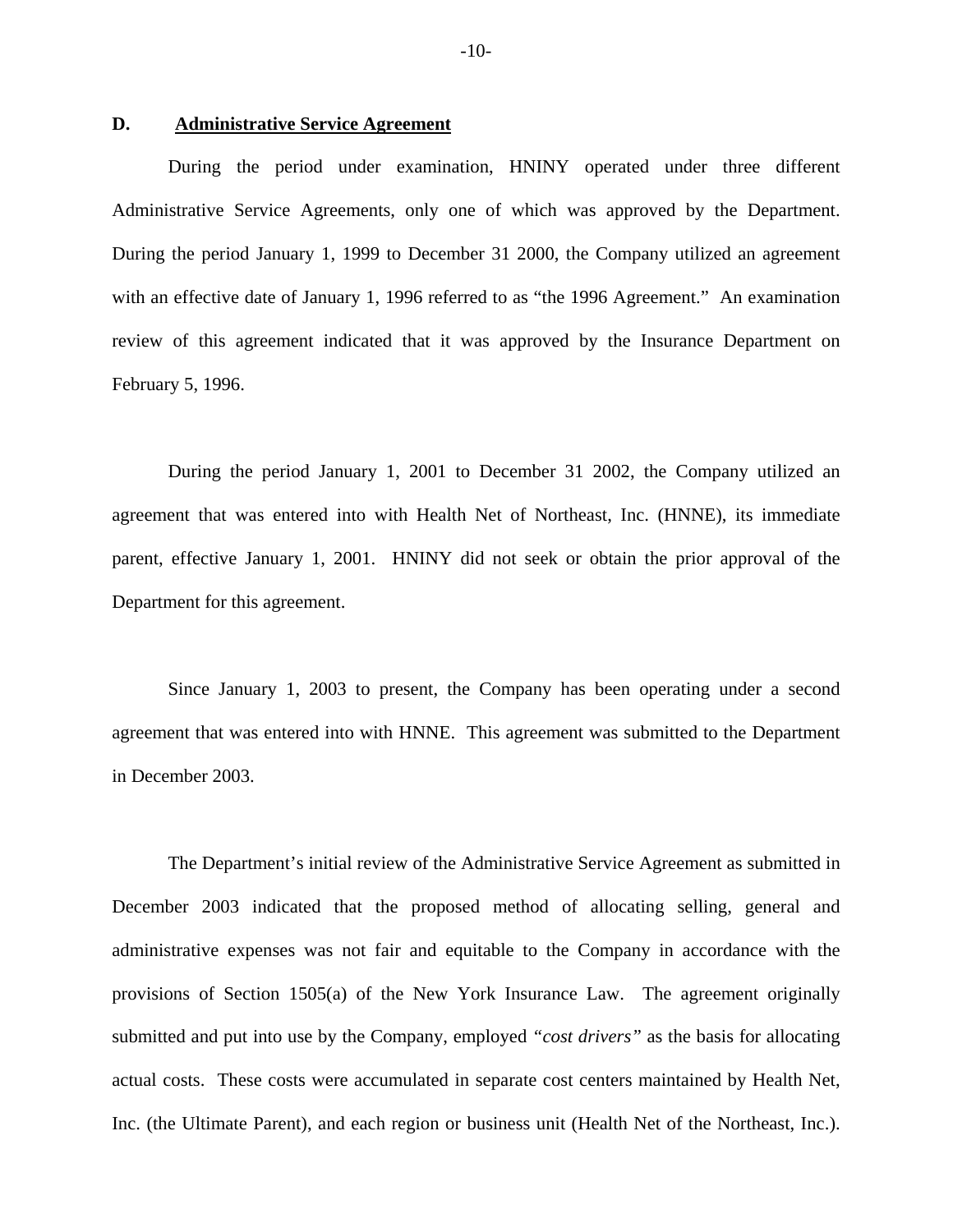The corporate cost centers consisted of all corporate expenses, information technology, organizational effectiveness, facilities, finance, health plan operations, pharmacy, facilities distribution services, and business consolidation. The corporate overhead was then allocated to each region or business unit on a pro rata basis with further allocation to each legal entity. Health Net of the Northeast, Inc. maintained approximately 150 such cost centers.

The *"cost drivers"* utilized by HNINY included premium revenue, claims volume, health care costs and membership. The proposed cost allocation method also provided for the weighting of these *"drivers"* by splitting cost centers and/or by applying a unique combination of factors arrayed by entity, segment, product, funding, and State, if necessary. Section 1505(a) of the New York Insurance Law states:

> *"Transactions within a holding company system to which a controlled insurer is a party shall be subject to the following:*

- *(1) the terms shall be fair and equitable;*
- *(2) charges or fees for services performed shall be reasonable; and*
- *(3) expenses incurred and payments received shall be allocated to the insurer on an equitable basis in conformity with customary insurance accounting practices consistently applied."*

The Company was notified of the Department's concerns that the allocation methodology set forth in the Administrative Services Agreement did not comply with the provisions of Section 1505(a) of the New York Insurance Law. In addition, the Company's use of premium revenue, claims volume, and health care costs as the basis for allocating expenses was not fair and equitable. In addition, the Department stated that the provisions of the agreement should explicitly delineate the services that Health Net, Inc. and Health Net of the Northeast would provide each New York Company. The Department further stated that the agreement should indicate that each company will directly reimburse Health Net, Inc. and HNNE for services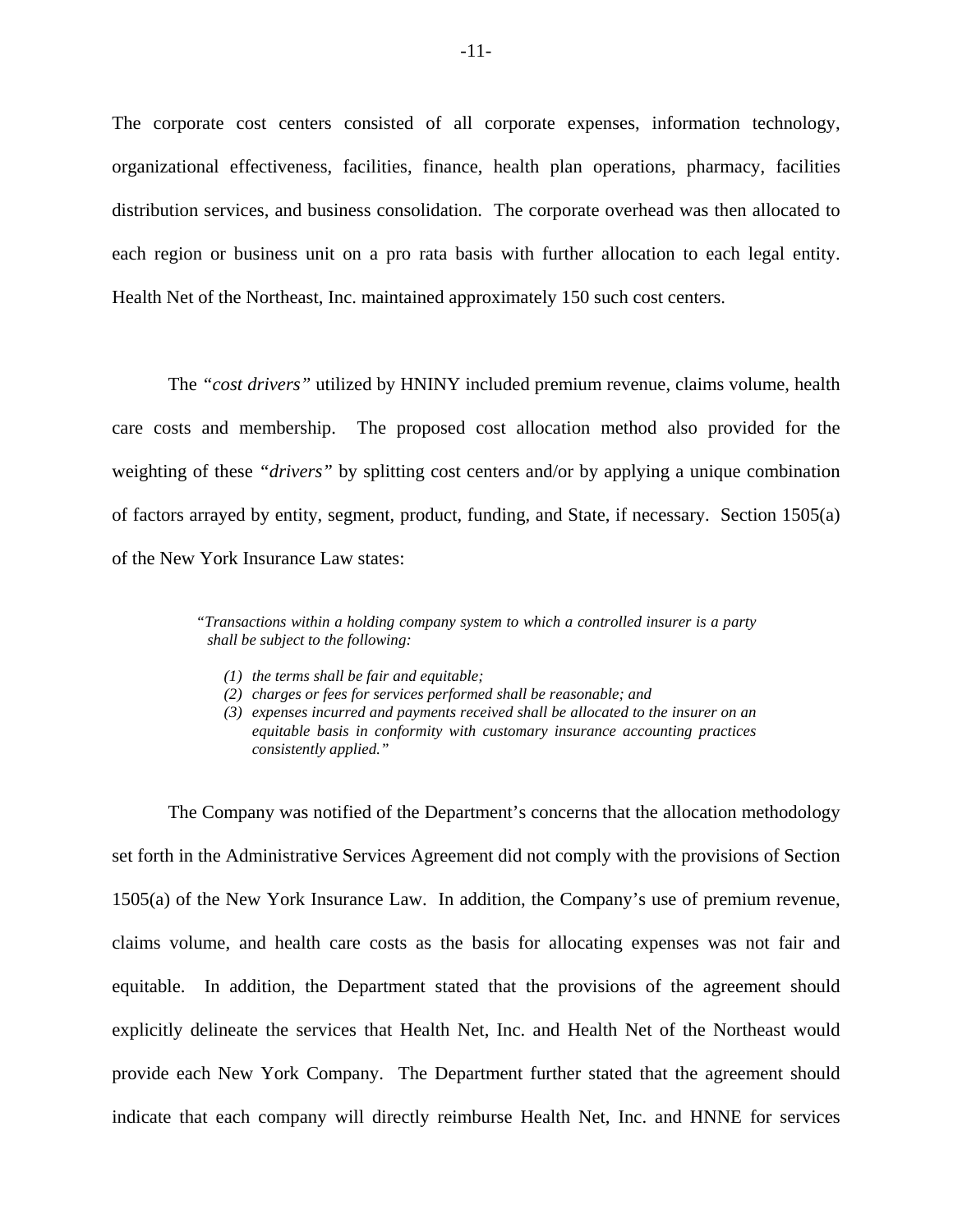provided.

Over the course of the twenty months since the agreement was first submitted to the Department, the Company provided several modifications and clarifications of its terms and conditions. As of the date of this report, the agreement has not been approved by the Department.

Notwithstanding the fact that the Company submitted the Administrative Services

Agreement in December 2003, it has continued to employ this agreement in violation of Sections

1505(c) and (d) of the New York Insurance Law. Section 1505(c) states:

 *between a domestic controlled insurer and any person in its holding company system: "The superintendent's prior approval shall be required for the following transactions sales, purchases, exchanges, loans or extensions of credit, or investments, involving five percent or more of the insurer's admitted assets at last year-end.* 

In addition, Section 1505(d) states:

 *superintendent in writing of its intention to enter into any such transaction at least "The following transactions between a domestic controlled insurer and any person in its holding company system may not be entered into unless the insurer has notified the thirty days prior thereto, or such shorter period as he may permit, and he has not disapproved it within such period:* 

- *(1) sales, purchases, exchanges, loans or extensions of credit, or investments, involving more than one-half of one percent but less than five percent of the insurer's admitted assets at last year-end;*
- *(2) reinsurance treaties or agreements;*
- *(3) rendering of services on a regular or systematic basis; or*
- *(4) any material transaction, specified by regulation, which the superintendent determines may adversely affect the interests of the insurer's policyholders or shareholders."*

It was noted that except for 1999, the rendering of administrative services in the aggregate exceeded the five percent threshold of the Company's admitted assets at the prior year-ends as detailed in the table shown below:

| 1999 | 2000 | 2001 | 2002 | 9/30/03 |
|------|------|------|------|---------|
|      |      |      |      |         |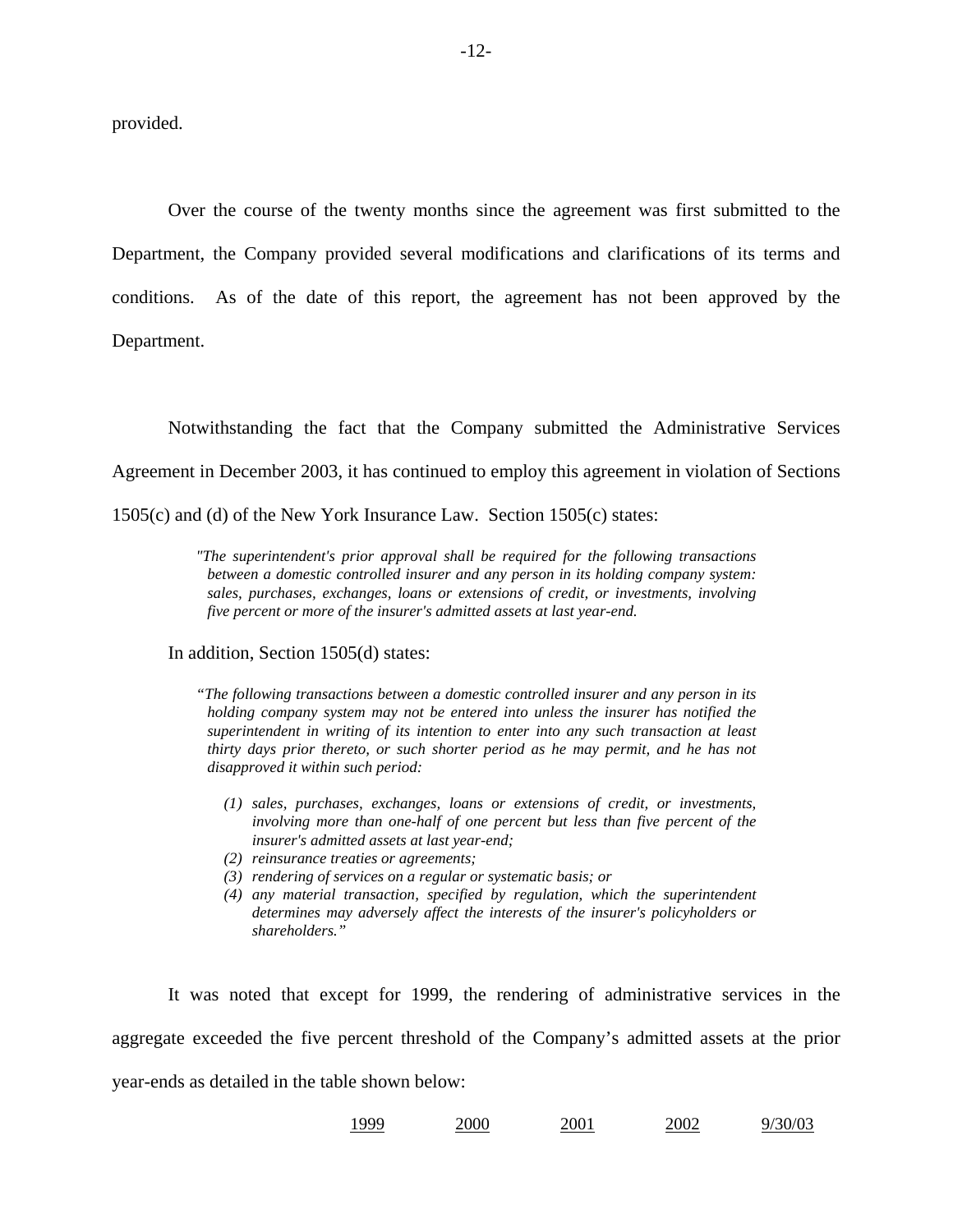| Administrative Expenses |            | \$7.932.205 | \$15.661.899 | \$22,668,462 | \$15.923.016 |
|-------------------------|------------|-------------|--------------|--------------|--------------|
| Admitted Assets         | 21.331.257 | 45.892.593  | 54.719.518   | 67.220.391   | 85.813.976   |
| 5% of Admitted Assets   | 1.066.563  | 2.294.630   | 2.735.976    | 3.361.020    | 4.290.699    |

It is recommended that HNINY comply with the provisions of Section 1505(a) of the New York Insurance Law by ensuring that the terms of the financial transactions of its Administrative Service Agreement are fair and equitable at the time of the transactions, charges or fees for services performed are reasonable, and expenses incurred and payments received are allocated on an equitable basis in conformity with customary accounting practices consistently applied.

It is also recommended that the Company comply with the provisions of Sections 1505(c) and (d) of the New York Insurance Law by notifying, and/or seeking and obtaining the Superintendent's prior approval for the Administrative Service Agreement entered into with Health Net of the Northeast, Inc.

## **E. Reinsurance**

The Company did not have a reinsurance agreement to provide excess of loss coverage for the period under examination. The Company stated that based on its historical data, Health Net Insurance of New York, Inc. had sufficient resources to absorb any catastrophic loss.

### **F. Conflict of Interest Policy**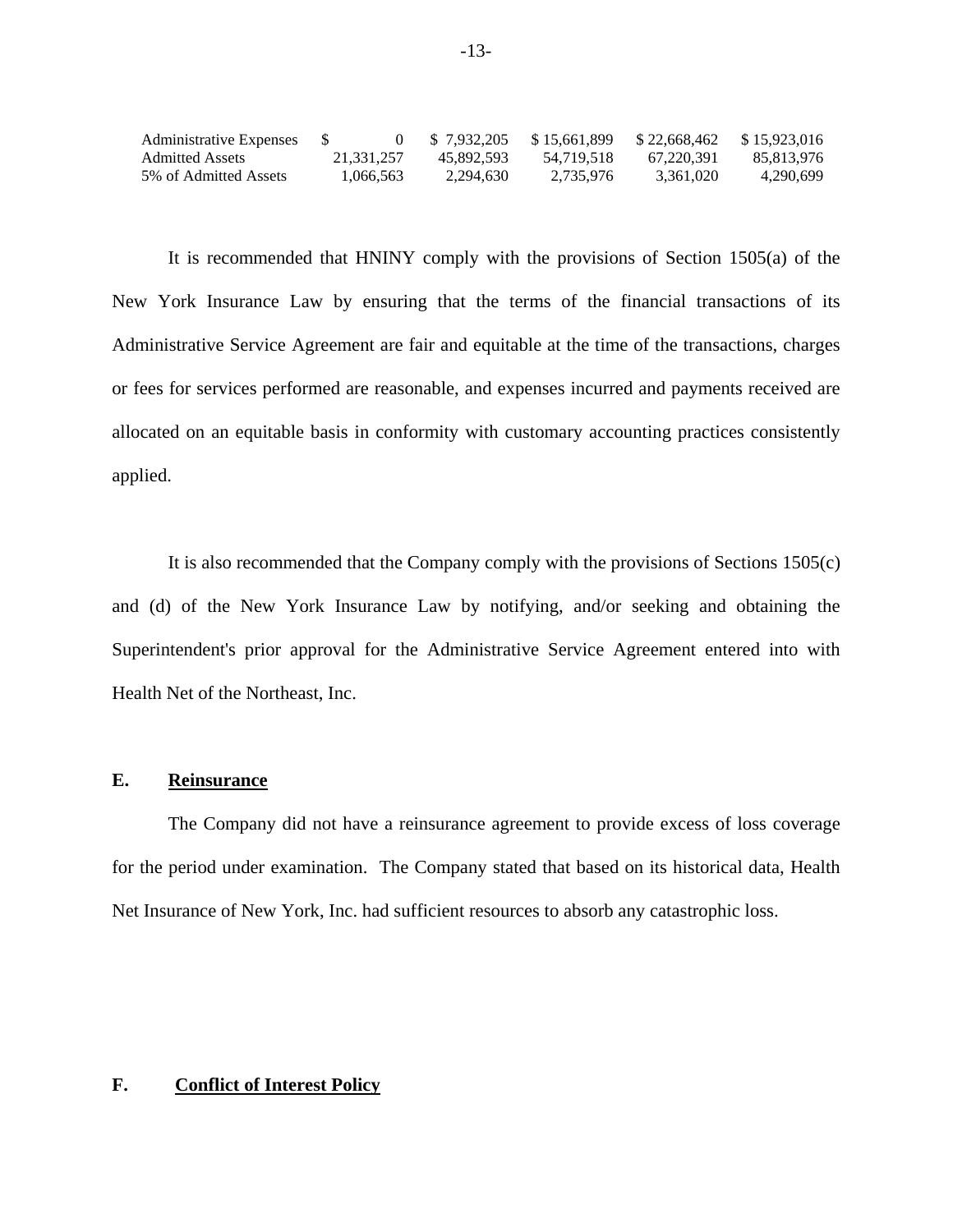The examination review indicated that the Company included a conflict of interest statement policy in its employment manual. The Company answered "yes" to the general interrogatories in the annual statement that asked whether the Company has an established procedure for annual disclosure to its board of directors of any material interest and affiliation on the part of any of its officers and directors. However, the Company did not maintain signed conflict of interest statements from its directors, officers and responsible employees for the years of the examination. The Company has a fiduciary responsibility to its policyholders to ensure that these individuals do not use their official positions to promote an interest which is in conflict with that of the Company.

It is recommended that all officers, directors and responsible employees submit signed conflict of interest statements during each calendar year and that the Company establish a procedure for enforcing such policy.

It is also recommended the board of directors adhere to its fiduciary responsibility by properly overseeing and handling any conflicts disclosed.

#### **G. Accounts and Records**

#### Investments

A review of the Company's investment transactions and the minutes of meetings of its board of directors indicated that there was no supporting evidentiary material to indicate that actions taken by the Company's management were authorized or approved by the board of directors. In addition, the Company answered "yes" to General Interrogatories in all its filed Annual Statements for the period under examination as to whether the Company's purchase and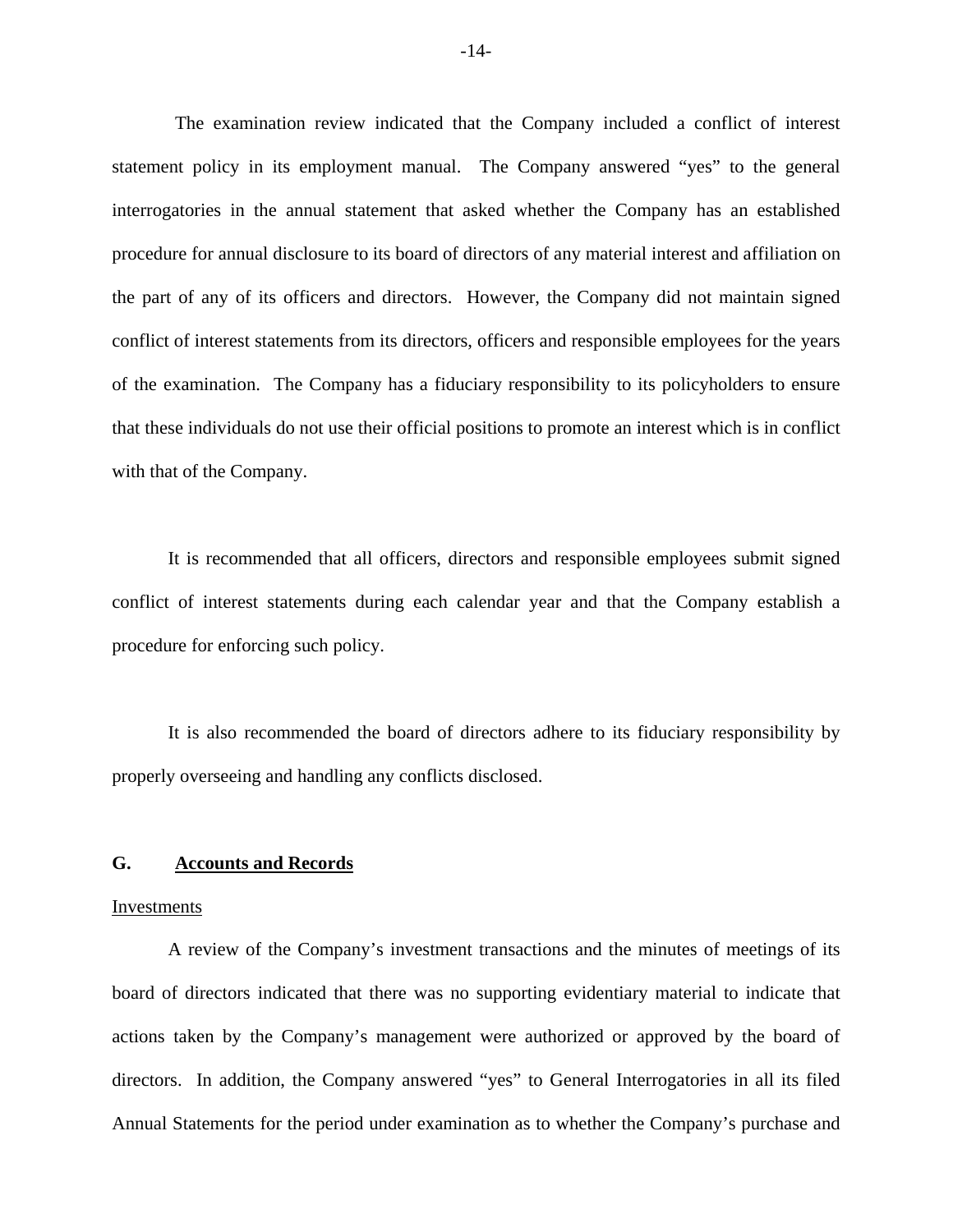sale of all investments are passed upon by either its board of directors or a subordinate committee thereof. It was noted that, the Company in its response to the comments and recommendations of the prior report on examination indicated that, it has *"formally adopted FHS' investment policy.*" Section 1411(a) of the New York Insurance Law states in part:

*"No domestic insurer shall make any loan or investment... unless authorized or approved by its*  board of directors or a committee thereof responsible for supervising or making such investment *or loan. The committee's minutes shall be recorded and a report submitted to the board of directors at its next meeting."* 

When this matter was brought to management's attention, the examiners were informed that the investments were approved in accordance with the ultimate parent's (Health Net Inc.) guidelines by its Investment Oversight Committee every quarter. Notwithstanding that the Company's investments are reviewed and approved by the ultimate parent, it is incumbent on the Company's board of directors to comply with the provisions of Section 1411(a) of the New York Insurance Law.

It is recommended that the board of directors authorize and approve the Company's investment transactions in accordance with the provisions of Section 1411(a) of the New York Insurance Law and that documentation supporting their actions be appended to the minutes of their meetings. A similar recommendation was made in the prior report on examination.

The Company maintains several custodial accounts with Fleet Bank. A review of the custodial agreements revealed that the agreements lacked certain safeguards and controls as set forth in the Department's Rules, and in the guidelines of the Financial Condition Examiners Handbook of the *National Association of Insurance Commissioners*. The rules and guidelines state in part: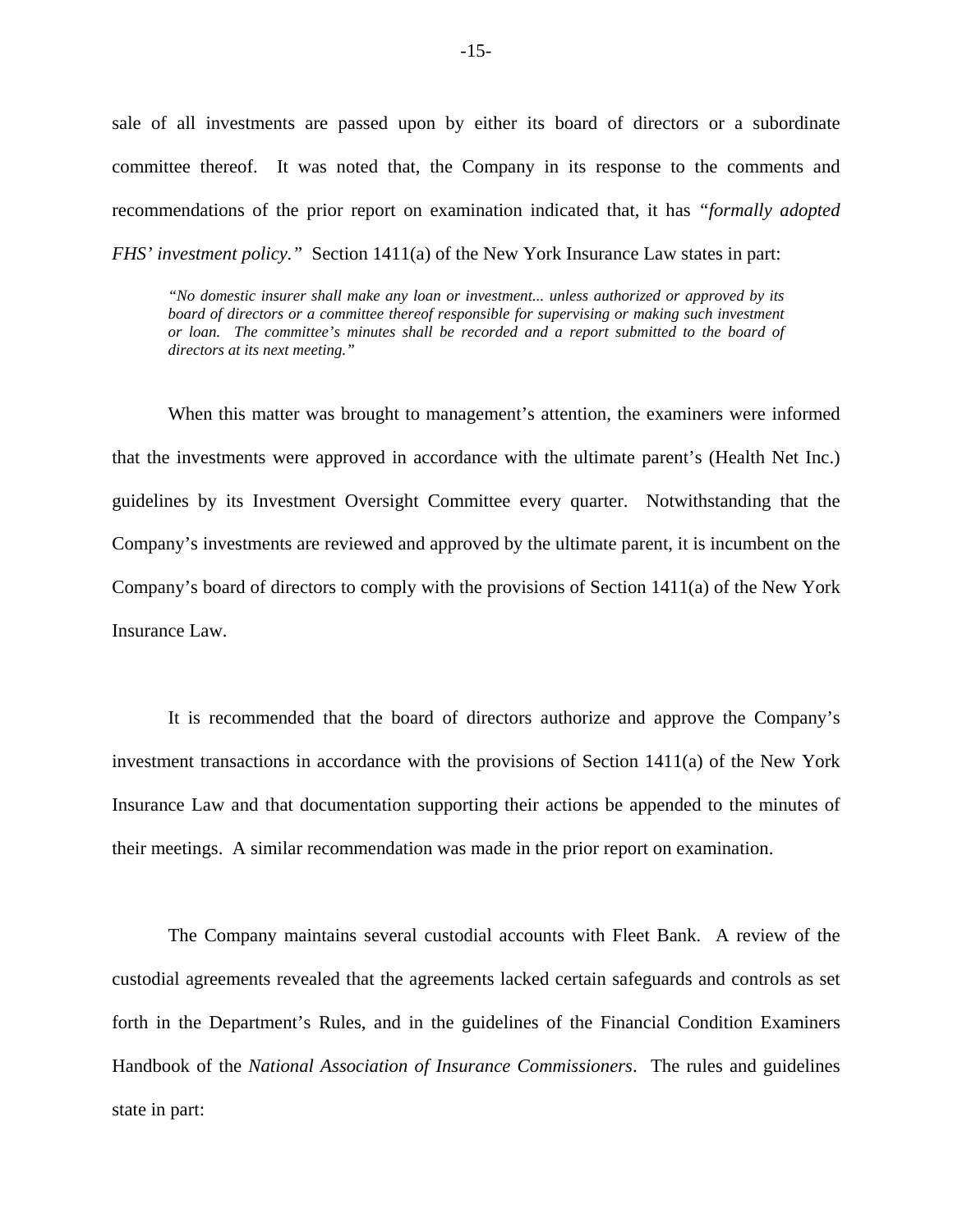- That the national bank, state bank, or trust company, as custodian is obligated to indemnify  *the extent that such loss was caused by other than the negligence or dishonesty of the the insurance company for any insurance company's loss of securities in the custodian's custody, except that, unless domiciliary state law, regulation or administrative action otherwise require a stricter standard the bank or trust company shall not be so obligated to custodian;*
- *That in the event of a loss of the securities for which the custodian is obligated to indemnify the insurance company, the securities shall be promptly replaced or the value of the securities and the value of any loss of rights or privileges resulting from said loss of securities shall be promptly replaced;*
- That if the custodial agreement has been terminated or if 100 percent of the account assets in *any one custody account have been withdrawn, the custodian shall provide written notification, within three business days of termination or withdrawal, to the insurer's domiciliary commissioner;*
- *premises of the custodian, its records relating to securities, if the custodian is given written*  • *That during regular business hours, and upon reasonable notice, an officer or employee of the insurance company, an independent accountant selected by the insurance company and a representative of an appropriate regulatory body shall be entitled to examine, on the instructions to that effect from an authorized officer of the insurance company;*

It is recommended that the Company amend its custodial agreements with Fleet Bank to include the requisite safeguards and controls as set forth in the Department's Rules, and in the guidelines of the Financial Condition Examiners Handbook of the *National Association of Insurance Commissioners*.

#### **H. Abandoned Property Law**

Section 1316 of the New York Abandoned Property Law requires that certain unclaimed insurance proceeds which are unclaimed for three (3) years be reported to the Office of the State Comptroller of the State of New York by April 1 of each year. Such reports comprise all abandoned property held by the Company at the close of business on January 1, of each year.

Section 1315 of the New York Abandoned Property Law requires that certain unclaimed vendor payments, outstanding checks and escrow amounts, or gift certificates which are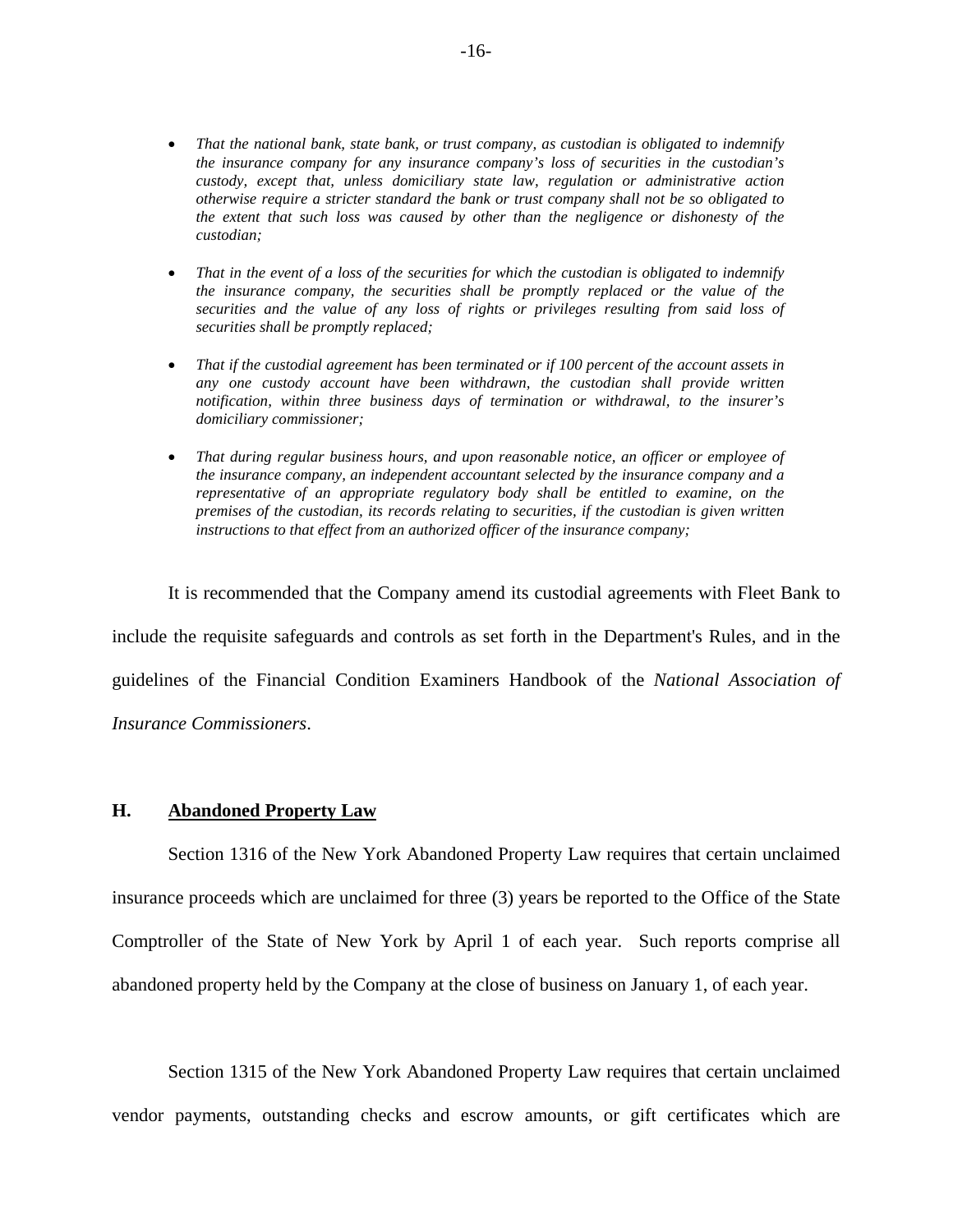unclaimed for more than five (5) years be reported to the Office of the State Comptroller of the State of New York by March 10 of each year. Such reports comprise all abandoned property held by the Company at the close of business on December 31, each year.

The Company is also required pursuant to Section 1316 of the Abandoned Property Law to annually publish a list of names and last known addresses of persons appearing to be entitled to abandoned property and to file proof of such publication with the Office of the State Comptroller.

An examination review of the Company's filed Abandoned Property Reports indicated that certain claim payments were incorrectly classified as unclaimed property pursuant to Section 1315 of the Abandoned Property Law. Such payments should have been properly reported as unclaimed property pursuant to Section 1316 of the Abandoned Property Law. When this matter was brought to Management's attention, the examiners were informed by Management that Section 1316 of the Abandoned Property Law was not applicable to HNINY. It appears that HNINY did not properly segregate unclaimed claim payments and miscellaneous unclaimed property to comply with the provisions of Sections 1315 and 1316 of the New York Abandoned Property Law respectively. The Department determined that unclaimed claim payments pertaining to HNINY come within the purview of Section 1316 of the Abandoned Property Law because they were payments made on, or because of a policy of insurance.

It should be noted that the Company was also unable to provide the Reports of Abandoned Property for the Years Ended December 31, 1999 and December 31, 2000. Furthermore, the Company failed to provide documentation that it annually published a list of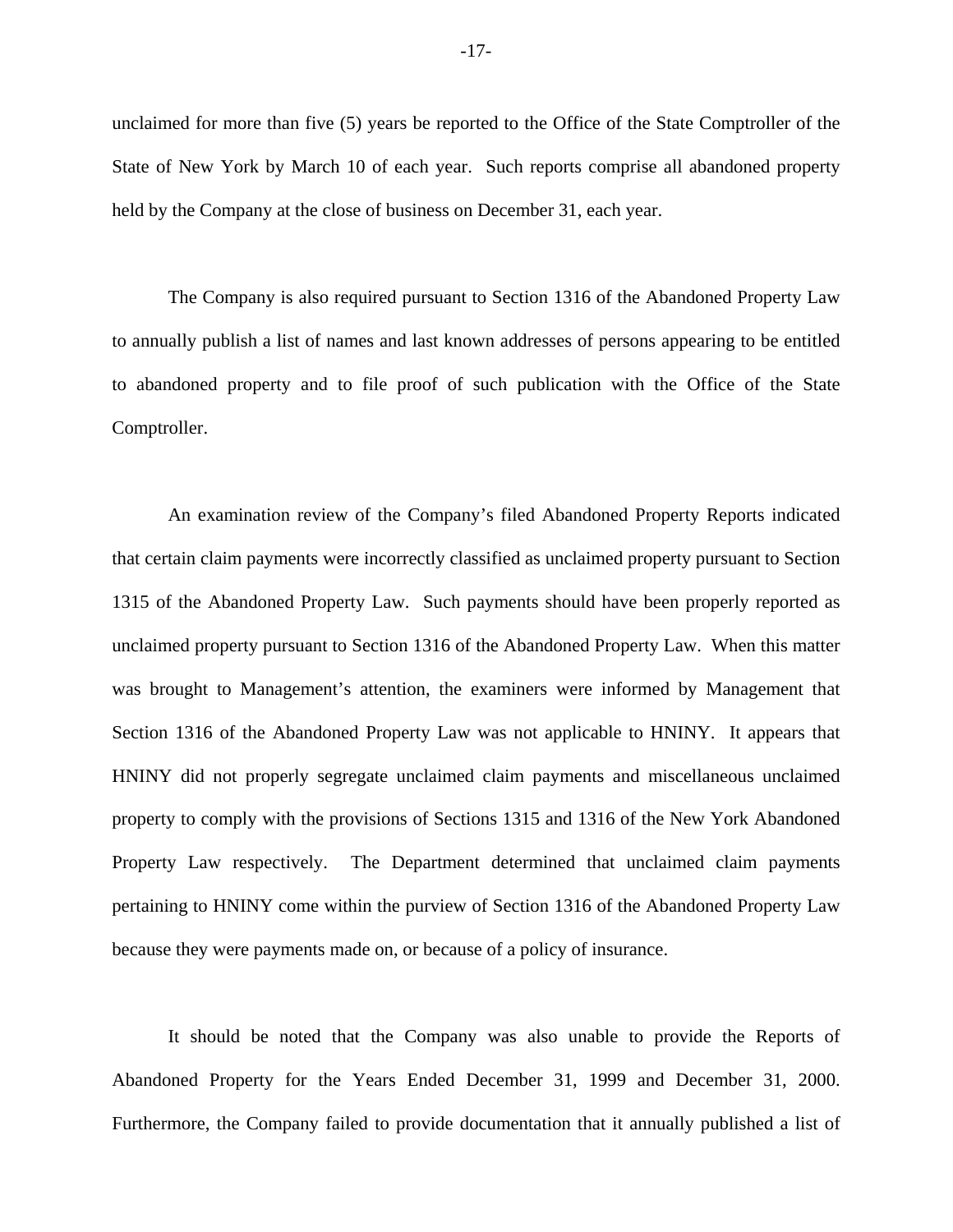names and last known addresses of persons appearing to be entitled to abandoned cash amounts or provide proof that an affidavit of such publication was filed with the Office of the State Comptroller.

It is recommended that the Company properly segregate unclaimed claim payments and miscellaneous unclaimed property to comply with the provisions of Sections 1315 and 1316 of the New York Abandoned Property Law respectively.

It is also recommended that the Company file the required annual Reports of Abandoned Property with the Office of the State Comptroller to comply with the provisions of Sections 1315 and 1316 of the New York Abandoned Property Law.

It is further recommended that the Company annually publish a list of names and last known addresses of persons appearing to be entitled to abandoned property and to file proof of such publication with the Office of the State Comptroller.

#### **I. Location of Books and Records**

During the period under examination, a review of the Company's operations by the Department revealed that certain books of account were removed from its principal offices in the State of New York during 1999 through October 2002 without the Superintendent's prior approval.

The provisions of Section 325 of the New York Insurance Law states in part: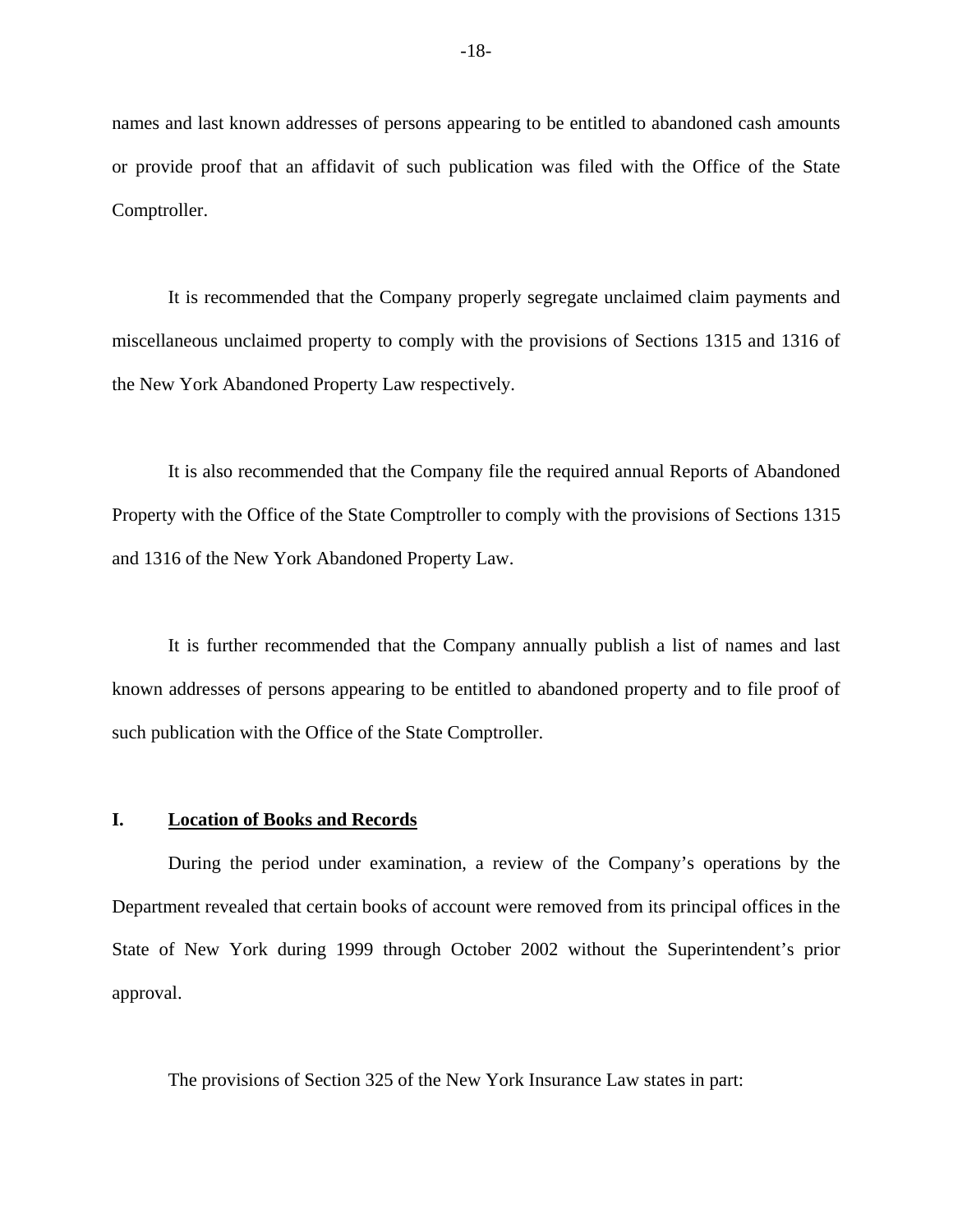- *"(a) Every domestic insurer and every licensed United States branch of an alien insurer entered through this state shall, except as hereinafter provided, keep and maintain at its principal office in this state its charter and by-laws…and its books of account, and if a domestic stock corporation a record containing the names and addresses of its shareholders, the number and class of shares held by each and the dates when they respectively became the owners of record thereof, and if a domestic corporation the minutes of any meetings of its shareholders, policyholders, board of directors and committees thereof…"*
- without this state. If in the judgment of the superintendent delay in the return of *(b) A domestic insurer…may keep and maintain its books of account without this state if, in accordance with a plan adopted by its board of directors and approved by the superintendent, it maintains in this state suitable records in lieu thereof; provided, however, that the superintendent may after notice and hearing direct such insurer to return all or any of its books of account to this state if such return is reasonably necessary to protect the interests of the people of this state or to permit their inspection in this state by a director, a shareholder, or, in the case of a mutual insurer, a policyholder, who has shown to the satisfaction of the superintendent that he has made an application to such insurer for inspection of such books in good faith and for a necessary and legitimate purpose, and that such insurer has either declined to permit such inspection without this state or to agree to pay any additional expenses reasonably to be incurred by the applicant or his agent or attorney in connection with the inspection of such books as a result of their maintenance any or all books of account of such insurer may be hazardous, or may cause irreparable injury, to the people of this state or to the policyholders of such insurer he may direct the return thereof without notice and hearing.*

Health Net Insurance in its response to a request from the Department for an itemization of the books of accounts that are kept and maintained at the pertinent locations of White Plains, New York; Shelton, Connecticut; and Woodland Hills, California stated that commencing in 2004 workpapers supporting the Statutory financial statements for calendar years 1999 through 2003 for the Company were moved to Woodland Hills, California. Health Net Insurance stated that prior to 2004 these workpapers were retained in Shelton, Connecticut. The Company also stated that copies of its financial statements are kept in White Plains, New York; Shelton, Connecticut; and Woodland Hills, California. The Company further stated that GAAP accounting functions were transferred to Woodland Hills, California in October 2002.

The Company indicated that the "keeping and maintenance of books of accounts has been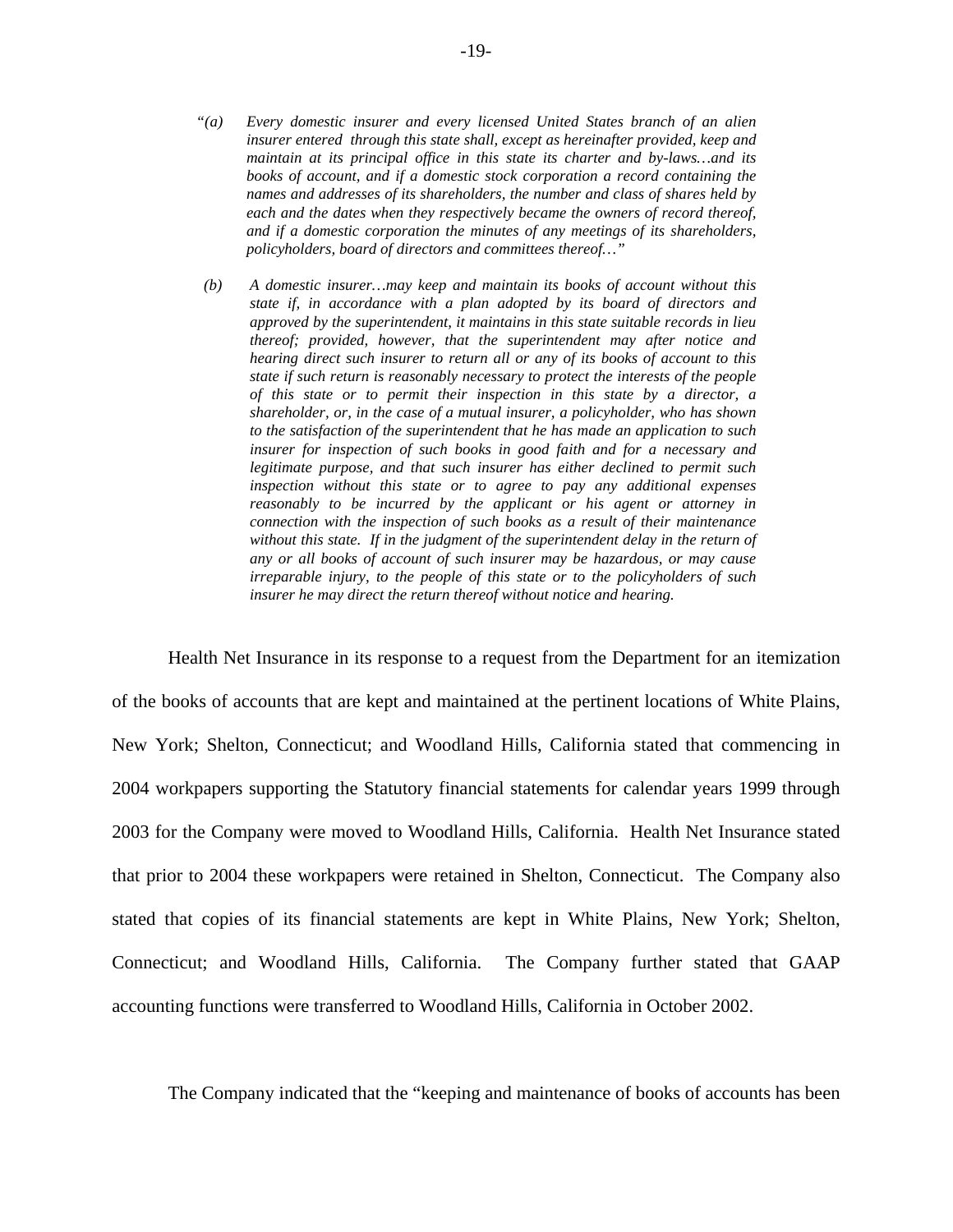kept outside New York since 1999 (in Shelton, Connecticut) with suitable records retained in White Plains, New York with the Department's knowledge." The Company also indicated that it "remains committed to providing any and all personnel and materials to the Department at its Shelton, Connecticut offices for purposes of financial audits, as it has in past years."

Notwithstanding the fact that the Department may have had knowledge of the Company's transfer of its books of account in 1999 from White Plains, New York to Shelton, Connecticut, Health Net has neither sought nor received approval to such transfer from the Superintendent. In addition, an examination review of the minutes indicated that Health Net Insurance's board of directors had not adopted a plan to maintain suitable records at its principal office in New York. Furthermore, HNINY has not responded to a Department request for "a detailed plan of how its books and records that are located in Woodland Hills, California can be readily made available to Department employees engaged in field examinations of Health Net at either its White Plains, New York or Shelton, Connecticut office."

It is recommended that the Health Net Insurance's board of directors comply with the provisions of Section 325 of the New York Insurance Law by adopting a plan to maintain suitable records at its principal office in New York and to submit such plan to the Superintendent for approval.

## **J. Significant Operating Ratios**

The following ratios were computed as of September 30, 2003, based upon the results of this examination:

Net premiums written to Capital and surplus 3.09 to 1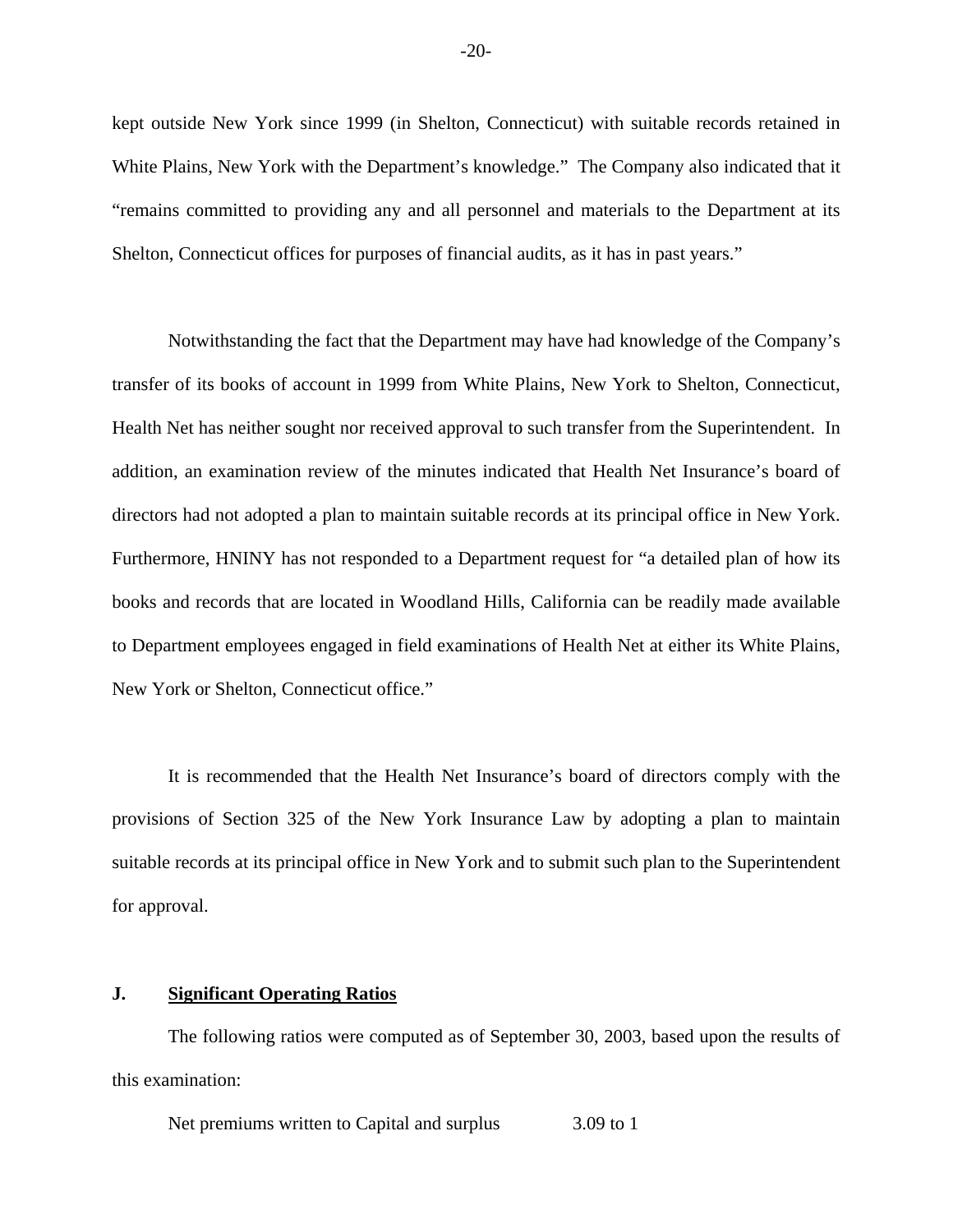| Liabilities to Liquid Assets                   | 60.20% |
|------------------------------------------------|--------|
| Uncollected premiums and agents balances<br>1n |        |
| course of collection to Capital and surplus    | 9.01%  |

The underwriting ratios presented below are on an earned-incurred basis and encompass

the period covered by this examination:

|                                      | <b>Amounts</b> | Percentage |
|--------------------------------------|----------------|------------|
| Claims incurred                      | \$480,537,055  | 78.1%      |
| Claims adjustment expenses incurred  | 1,006,201      | 0.2%       |
| Other underwriting expenses incurred | 754,339        | 0.1%       |
| Net underwriting gain (loss)         | 132,749,782    | 21.6%      |
| Premiums earned                      | 615.047.377    |            |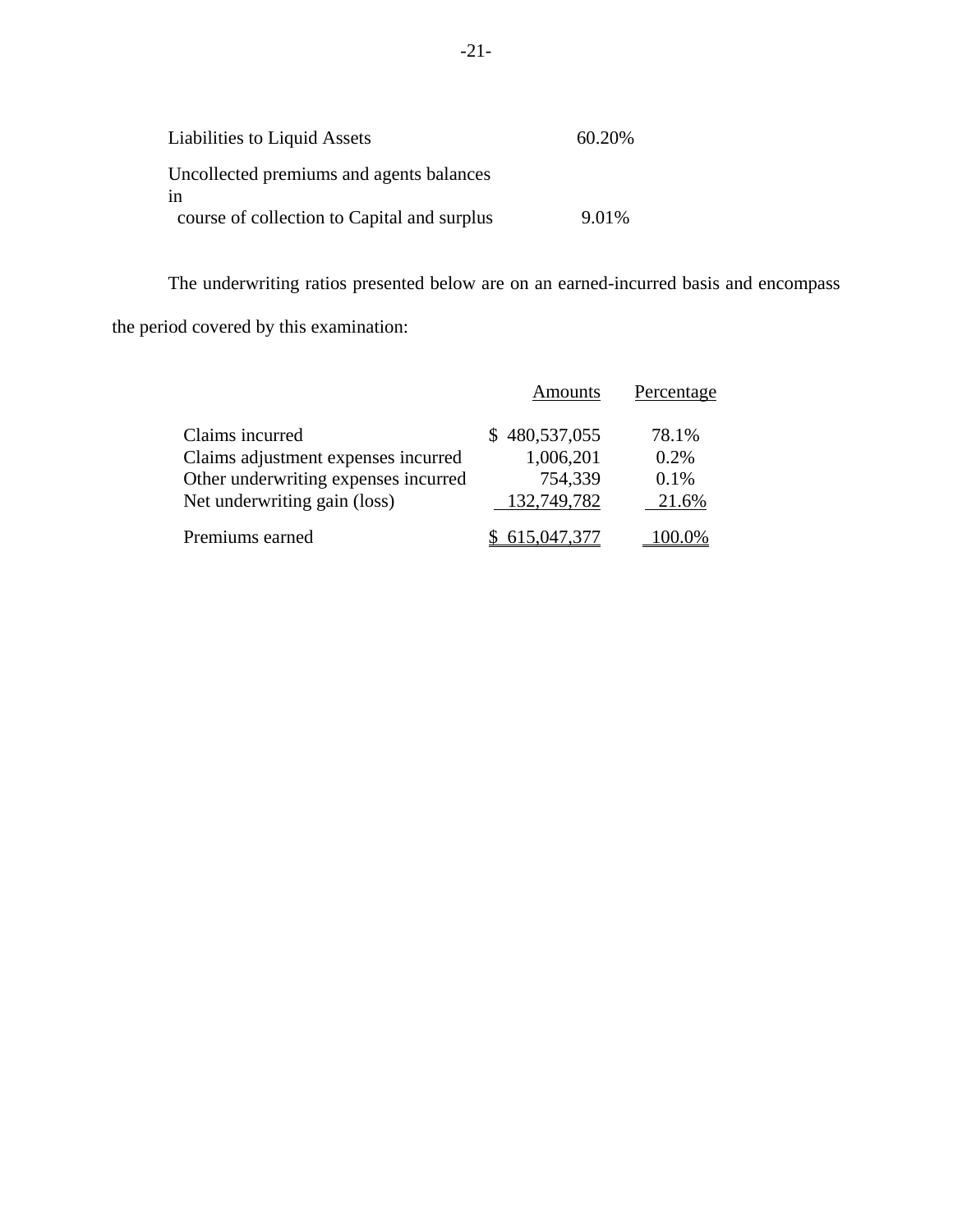# **3. FINANCIAL STATEMENTS**

## **A. Balance Sheet**

The following shows the assets, liabilities and surplus as determined by this examination as of September 30, 2003. This statement differs from the one filed by the Company.

|                                                                                                                                                                                                                                                                                                                                  |                                                                                                           |                                                                                                           | Surplus<br>Increase                            |
|----------------------------------------------------------------------------------------------------------------------------------------------------------------------------------------------------------------------------------------------------------------------------------------------------------------------------------|-----------------------------------------------------------------------------------------------------------|-----------------------------------------------------------------------------------------------------------|------------------------------------------------|
| <b>Assets</b>                                                                                                                                                                                                                                                                                                                    | Company                                                                                                   | Examination                                                                                               | (Decrease)                                     |
| <b>Bonds</b><br>Cash and Short-term investments<br>Investment income due and accrued<br>Uncollected premiums and agents balances in                                                                                                                                                                                              | \$20,208,412<br>49,138,396<br>120,891                                                                     | \$20,208,412<br>49,138,396<br>120,891                                                                     |                                                |
| course of collection<br>Amounts recoverable from reinsurers<br>Net Deferred tax asset<br>Receivable from parent, subsidiaries and affiliates<br>Premium taxes recoverable                                                                                                                                                        | 4,602,733<br>41,819<br>271,610<br>6,891,304<br>534,702                                                    | 4,602,733<br>41,819<br>271,610<br>6,891,304<br>534,702                                                    |                                                |
| <b>Total Assets</b>                                                                                                                                                                                                                                                                                                              | \$81,809,867                                                                                              | \$81,809,867                                                                                              |                                                |
| <b>Liabilities</b>                                                                                                                                                                                                                                                                                                               | Company                                                                                                   | Examination                                                                                               | Capital and<br>Surplus Increase/<br>(Decrease) |
|                                                                                                                                                                                                                                                                                                                                  | \$21,785,670                                                                                              | \$25,985,670                                                                                              | \$(4,200,000)                                  |
| Claims unpaid<br>Aggregate health policy reserves<br>Unpaid claims adjustment expenses<br>Premiums received in advance<br>General expenses, due or accrued<br>Remittances and items not allocated<br>Amounts due to parent, subsidiaries and affiliates<br>Payable to reinsurer<br>Other liabilities<br><b>Total Liabilities</b> | $\overline{0}$<br>389,556<br>310,564<br>1,559,701<br>2,328<br>2,426,093<br>49,255<br>22,857<br>26,546,024 | $\overline{0}$<br>389,556<br>310,564<br>1,559,701<br>2,328<br>2,426,093<br>49,255<br>22,857<br>30,746,024 | (4,200,000)                                    |
| Capital and Surplus                                                                                                                                                                                                                                                                                                              |                                                                                                           |                                                                                                           |                                                |
| Common capital stock<br>Gross paid in and contributed surplus<br>Contingency reserve<br>Unassigned Funds Surplus/(Deficit)                                                                                                                                                                                                       | 1,000,000<br>2,800,623<br>499,030<br>50,964,190                                                           | 1,000,000<br>2,800,623<br>499,030<br>46,764,190                                                           | (4,200,000)                                    |
| <b>Total Capital and Surplus</b>                                                                                                                                                                                                                                                                                                 | 55,263,843                                                                                                | 51,063,843                                                                                                | (4,200,000)                                    |
| Total Liabilities, Capital and Surplus                                                                                                                                                                                                                                                                                           | \$81,809,867                                                                                              | \$81,809,867                                                                                              |                                                |

 statements included in this report. The examiner is unaware of any potential exposure of the Company to any further tax assessment and no The Internal Revenue Service completed its audits of the consolidated income tax returns filed on behalf of the Company through tax years 1998 - 2002. All material adjustments, if any, made subsequent to the date of the examination and arising from said audits, are reflected in the financial liability has been established herein relative to such contingency.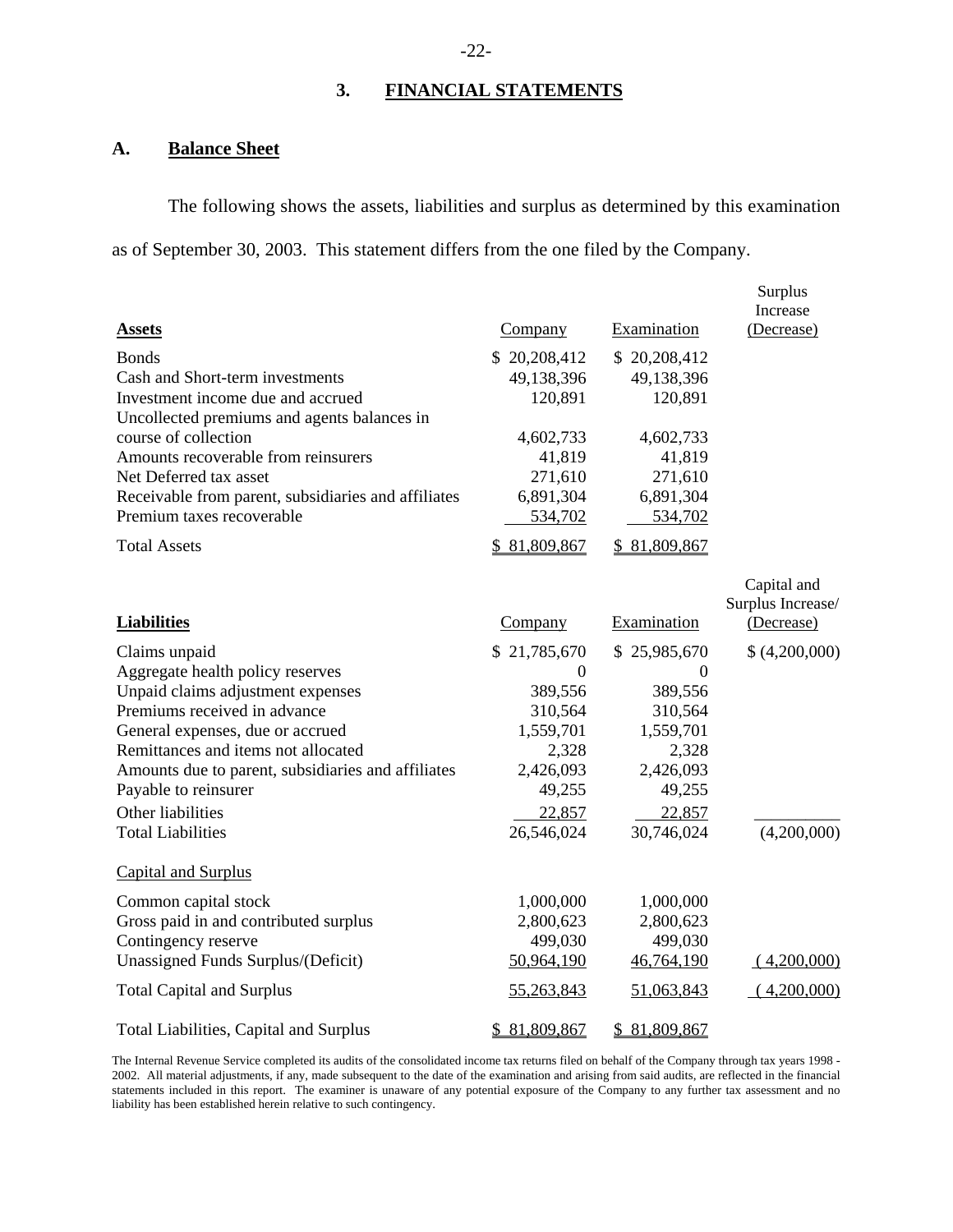# **B. Statement of Revenue, Expenses and Capital and surplus**

Surplus and capital increased \$46,959,898 during the examination period, encompassing January 1, 1999 to September 30, 2003, detailed as follows:

| <u>Revenues:</u>                                                                                      |                  |                                  |           |                   |
|-------------------------------------------------------------------------------------------------------|------------------|----------------------------------|-----------|-------------------|
| Net premium income<br>Net investment income<br>Other revenues                                         | \$               | 615,046,427<br>4,989,174         |           |                   |
|                                                                                                       |                  | 950                              |           |                   |
| Total revenues                                                                                        |                  |                                  | \$        | 620,036,551       |
| <b>Expenses</b>                                                                                       |                  |                                  |           |                   |
| Medical and hospital                                                                                  | \$               | 481,977,991                      |           |                   |
| Reinsurance expenses net of recoveries                                                                |                  | (686, 597)                       |           |                   |
| Administrative                                                                                        |                  | 63, 191, 783                     |           |                   |
| Total expenses                                                                                        |                  |                                  | \$        | 544,483,177       |
| Net income before federal and foreign income taxes                                                    |                  |                                  |           | 75,553,374        |
| Federal and foreign income taxes incurred                                                             |                  |                                  |           | (26,802,962)      |
| Net income                                                                                            |                  |                                  | S         | 48,750,412        |
| Capital and surplus                                                                                   |                  |                                  |           |                   |
|                                                                                                       |                  | Gains in Surplus Loss in Surplus |           |                   |
| Capital and surplus, per report on examination                                                        |                  |                                  |           |                   |
| as of December 31, 1998                                                                               |                  |                                  |           | \$4,103,943       |
| Net income                                                                                            | 48,750,412<br>\$ |                                  |           |                   |
| Change in net deferred income tax                                                                     |                  | \$                               | 703,833   |                   |
| Change in non-admitted assets                                                                         |                  |                                  | 3,022,187 |                   |
| Cumulative effect of changes in accounting                                                            |                  |                                  |           |                   |
| principles                                                                                            | 2,622,322        |                                  |           |                   |
| Adjustment for prior year taxes                                                                       | 359,115          |                                  |           |                   |
| Cumulative differences between end of year capital<br>and surplus for 1999 and 2000 and, beginning of |                  |                                  |           |                   |
| year capital and surplus for 2000and 2001                                                             |                  |                                  | 1,045,931 |                   |
|                                                                                                       | \$51,731,849     | \$4,771,951                      |           |                   |
|                                                                                                       |                  |                                  |           |                   |
| Net increase in capital and surplus<br>Capital and surplus, per report on examination                 |                  |                                  |           | <u>46,959,898</u> |
| as of September 30, 2003                                                                              |                  |                                  |           | \$51,063,841      |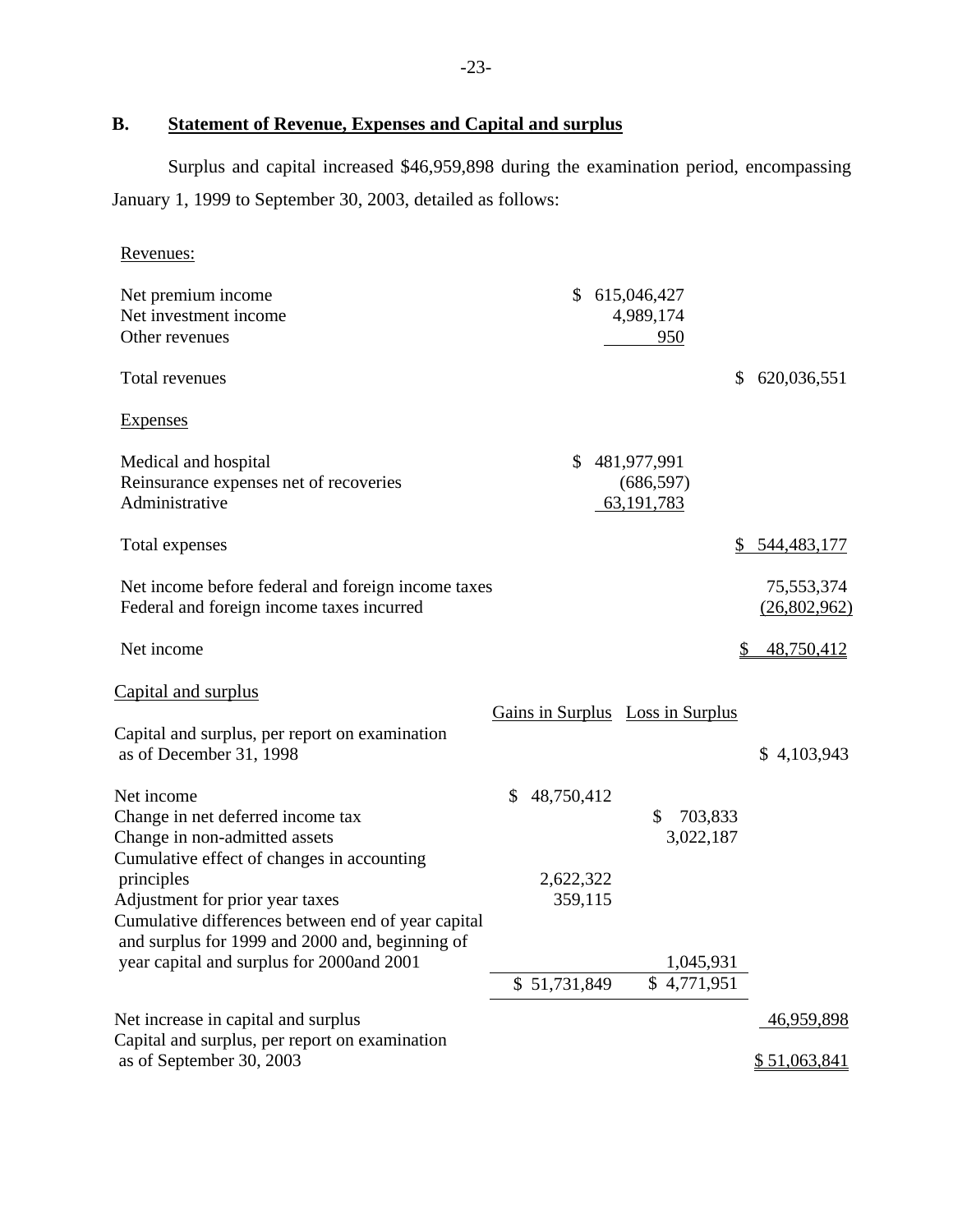#### **4. CLAIMS UNPAID**

The examination liability of \$25,985,670 was \$4,200,000 more than the \$21,785,670 reported by the Company in its filed September 30, 2003 quarterly statement. A Department actuarial analysis of claims payable was performed in accordance with generally accepted actuarial principles and practices.

The Department's claim reserves were determined based on statistical data relevant to claims experience for medical care benefits accumulated over an extended period of time. This is reflected in the Company's internal records and in its filed and sworn annual and quarterly statements. The Department's actuaries employed an actuarial methodology referred to as the *"Paid Loss Developmental Method"* (PLDM) that is commonly used by actuaries in the derivation of claim reserves for medical care services. It determined completion factors from past claims experience on months with complete run out data and applied such completion factors to incomplete paid claims on months of incurred claims with less than complete data. The completion factors represented estimates of the percentages of incurred claims paid after periods of one month, two months and beyond.

### **5. MARKET CONDUCT**

In the course of this examination, a review was made of the manner in which the Company conducted its business practices and fulfilled its contractual obligations to policyholders and claimants. The review was general in nature and is not to be construed to encompass the more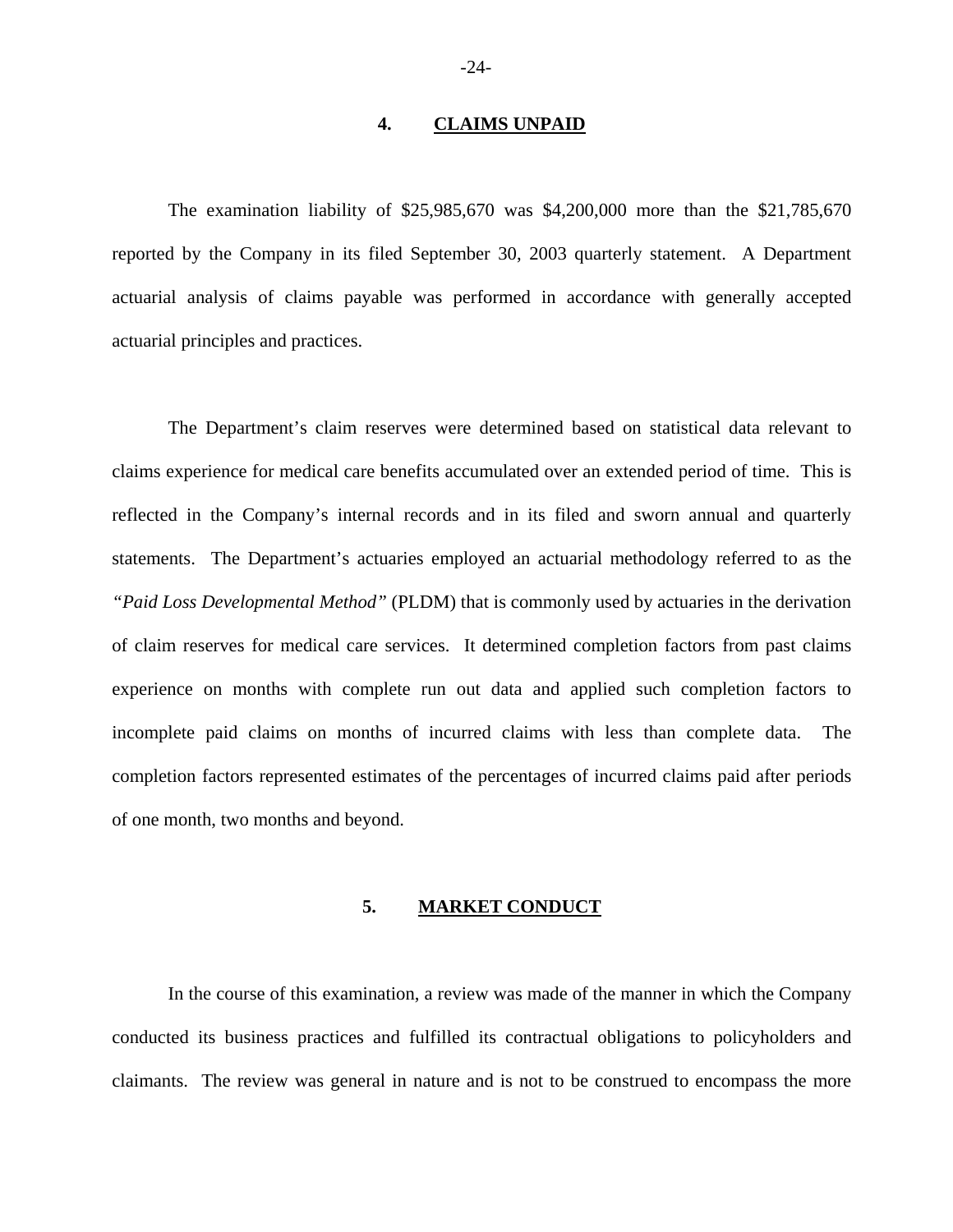precise scope of a market conduct investigation. The review was directed at the practices of HNINY in the following major areas:

- A. Claims processing
- B. Agents and brokers
- C. Frauds prevention

#### **A. Claims processing**

A review of HNINY's claims practices and procedures was performed by using a statistical sampling methodology covering claims adjudicated during the period January 1, 1999 to September 30, 2003, in order to evaluate the overall financial accuracy and compliance environment of its claims processing. In addition, the Examiners placed emphasis on the accuracy and completeness of the Company's paid loss development schedules. In order to achieve the goals of this review, the Company's claims were segregated into separate hospital (institutional) and medical claims segments. A random statistical sample one hundred sixty seven (167) claims was drawn from each of these segments.

This statistical random sampling process was utilized to test various attributes deemed necessary for successful claims processing activity. The objective of this sampling process was to be able to test and reach conclusions about all predetermined attributes, individually or on a combined basis. For example, if ten (10) attributes were being tested, conclusions about each attribute individually, or on a collective basis, could be concluded for each item in the sample.

To ensure the completeness of the claims population being tested, the total dollars paid were reconciled to the financial data reported by Health Net Insurance of New York. To verify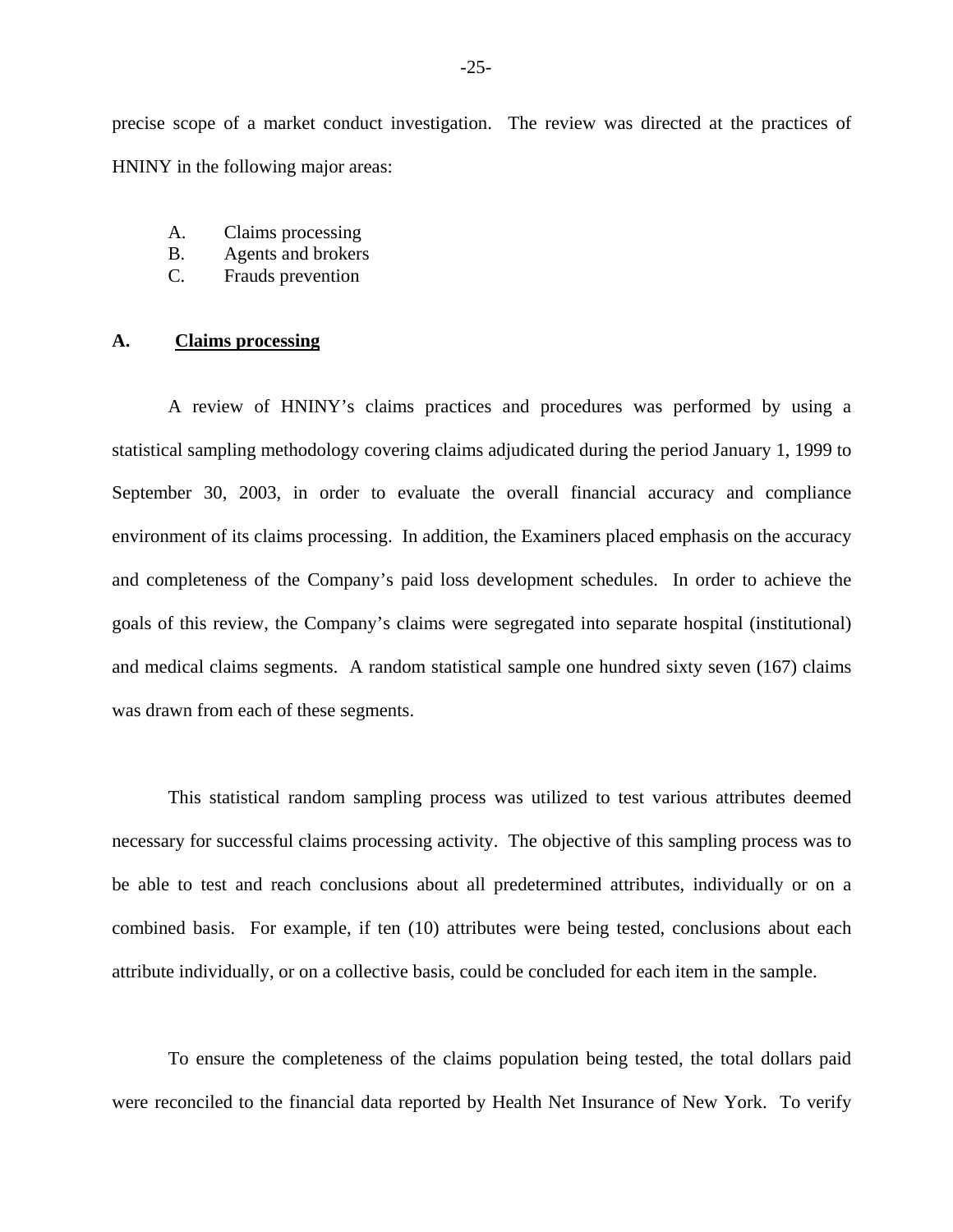each service that resulted in no payment, a reconciliation of transaction counts was also performed.

The examiners applied certain procedures to test the accuracy and validity of the Company's paid claims as it related to service dates, received dates, lines of business, paid dates, and paid amounts. The examiners also formatted HNINY's paid claims data into matrices aligned by date of service month and date of payment month. Although the examiners' total paid claims from the matrices agreed with the Company's total paid claims on its "lag" reports, the individual claims cells derived on the examiners' matrices did not match the Company's individual claims cells from the "lag" reports. When the Company was asked to explain the differences, management informed the examiners that such differences resulted from Health Net Insurance adopting month-end general ledger closing dates that were different from calendar month-ends. The Company also informed the examiners that its adopted month-end general ledger closing dates were applied consistently from year to year.

The following list summarizes the details of the examination review of Institutional (hospital) and Encounter (medical) claims:

- There was one  $(1)$  in-network hospital claim that was improperly denied as not having a prior authorization.
- There was one  $(1)$  hospital claim that was paid more than forty-five days from the date of receipt. However, the Company did compute and pay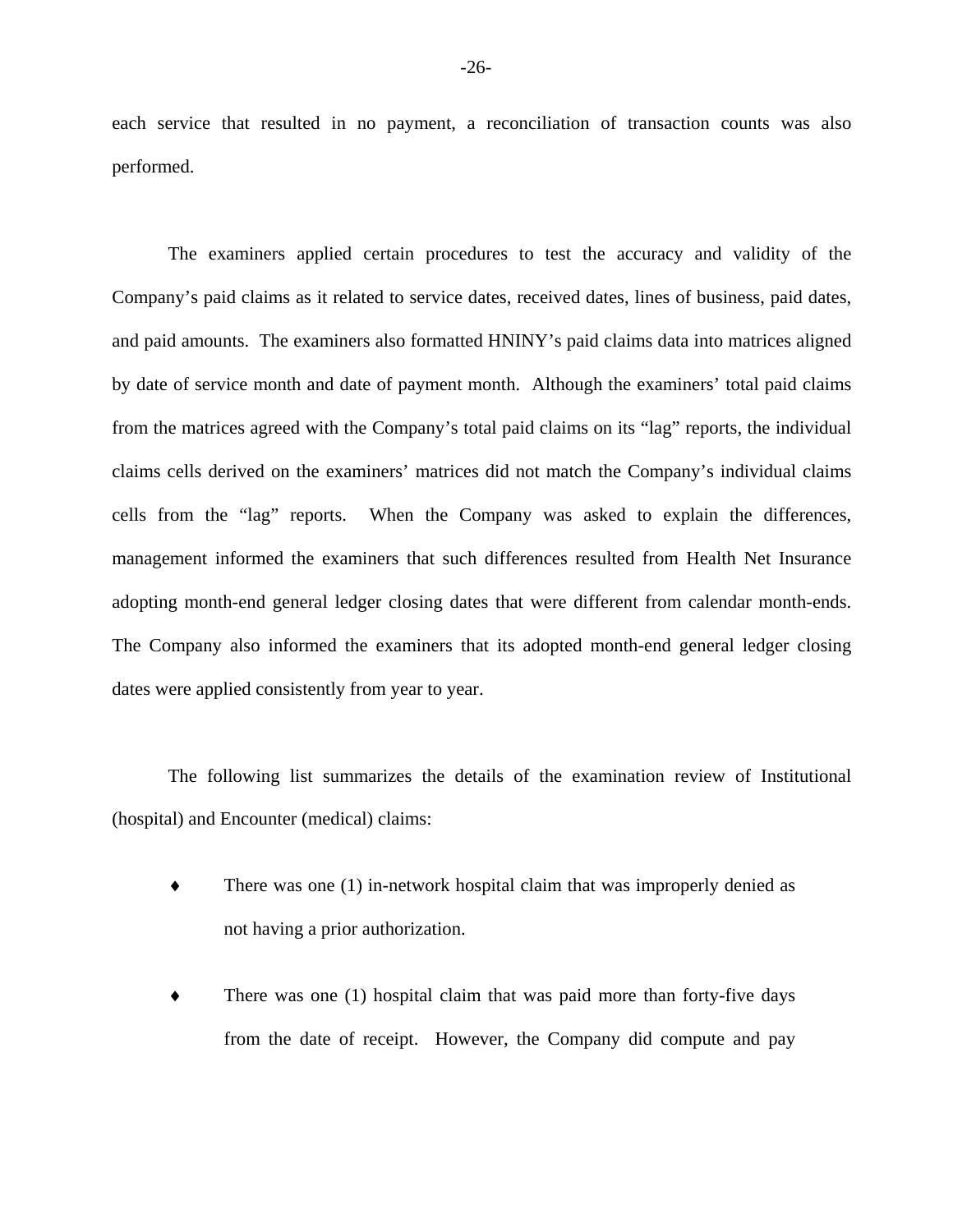interest in accordance with the provisions of Section 3224-a(a) of the New

York Insurance Law.

Section 3224-a (a) states:

 *article forty-four of the public health law to pay a claim submitted by a "Except in a case where the obligation of an insurer or an organization or corporation licensed or certified pursuant to article forty-three of this chapter or policyholder or person covered under such policy or make a payment to a health care provider is not reasonably clear, or when there is a reasonable basis supported by specific information available for review by the superintendent that such claim or bill for health care services rendered was submitted fraudulently, such insurer or organization or corporation shall pay the claim to a policyholder or covered person or make a payment to a health care provider within forty-five days of receipt of a claim or bill for services rendered."* 

### **B. Agents and Brokers**

Pursuant to Article 21 of the New York Insurance Law, Health Net Insurance utilizes independent insurance agents and brokers as its primary distribution system. The Company maintains a direct sales staff of account executives and group service representatives. A review of agents and brokers licensing information revealed that the Company was generally in compliance with the licensing provisions of Article 21 of the New York Insurance Law. The examiners traced a sample of HNINY's appointed agents and brokers to information on file with the Department and found no exceptions. Section 2112(d) of the New York Insurance Law states in part:

 *shall provide, within fifteen days after notification has been sent to the superintendent, a copy of "Every insurer, fraternal benefit society or health maintenance organization or insurance producer or the authorized representative of the insurer, fraternal benefit society, health maintenance organization or insurance producer doing business in this state shall, upon termination of the certificate of appointment as set forth in subsection (a) of this section of any insurance agent licensed in this state, or upon termination for cause for activities as set forth in subsection (a) of section two thousand one hundred ten of this article, of the certificate of appointment, of employment, of a contract or other insurance business relationship with any insurance producer, file with the superintendent within thirty days a statement, in such form as the superintendent may prescribe, of the facts relative to such termination for cause. The insurer, fraternal benefit society, health maintenance organization, insurance producer or the authorized representative of the insurer, fraternal benefit society, health maintenance organization or insurance producer the statement filed with the superintendent to the insurance producer at his, or her or its last known address by certified mail, return receipt requested, postage prepaid or by overnight*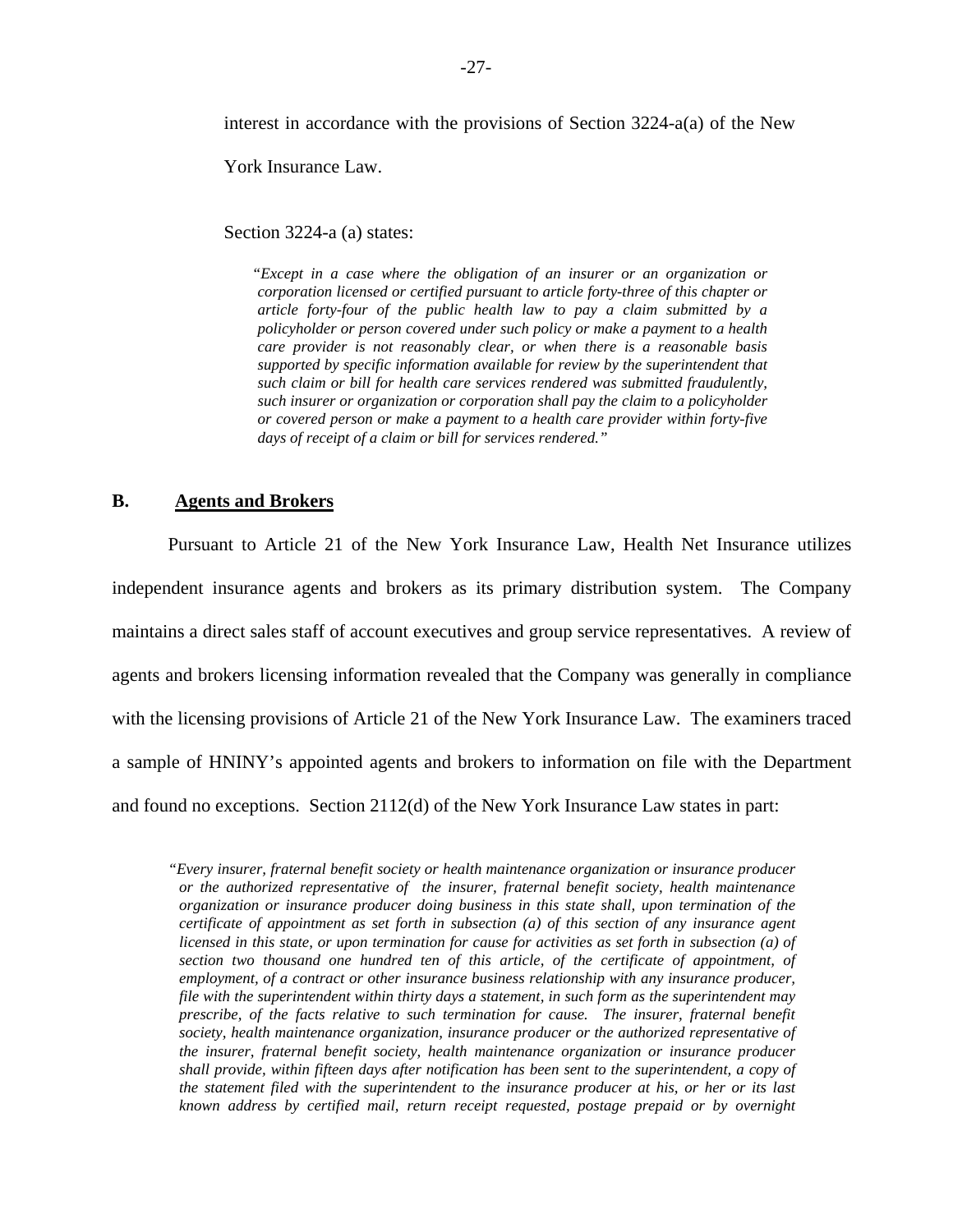*delivery using a nationally recognized carrier. Every statement made pursuant to this subsection shall be deemed a privileged communication."* 

The examiners traced a sample of terminated agents and brokers to statements on file with the Department. It was determined that the Department had not been notified of the termination of some agents and brokers in a timely manner. Health Net Insurance indicated that these exceptions were due to an oversight. The requisite termination statements were subsequently filed with the Department.

### **C. Frauds Prevention**

A review was conducted of the organization and structure of Health Net Insurance's Fraud Division. The Company's compliance with New York Insurance Law Sections 405 and 409, and Department Regulation 95 with respect to the reporting of fraud cases to the Department was also reviewed. The examiners noted that HNINY implemented a new fraud prevention plan that was not filed with the Department. Section 409(a) of New York Insurance Law states in part:

> *"Every insurer writing private or commercial automobile insurance, workers' compensation insurance, or individual, group or blanket accident and health insurance policies issued or issued for delivery in this state annually,......, file with the superintendent a plan for the detection, investigation and prevention of fraudulent insurance activities in this state and those fraudulent insurance activities affecting policies issued or issued for delivery in this state."*

When this matter was brought to management's attention, the Company submitted a revised fraud prevention plan in July 2004. The Department approved the revised plan on September 16, 2004 subject to the following conditions:

- 1. The Company confirms with the Department's Frauds Bureau that two additional investigators were hired to work exclusively on New York fraud cases.
- 2. The Company confirms with the Department's Frauds Bureau that fraud detection and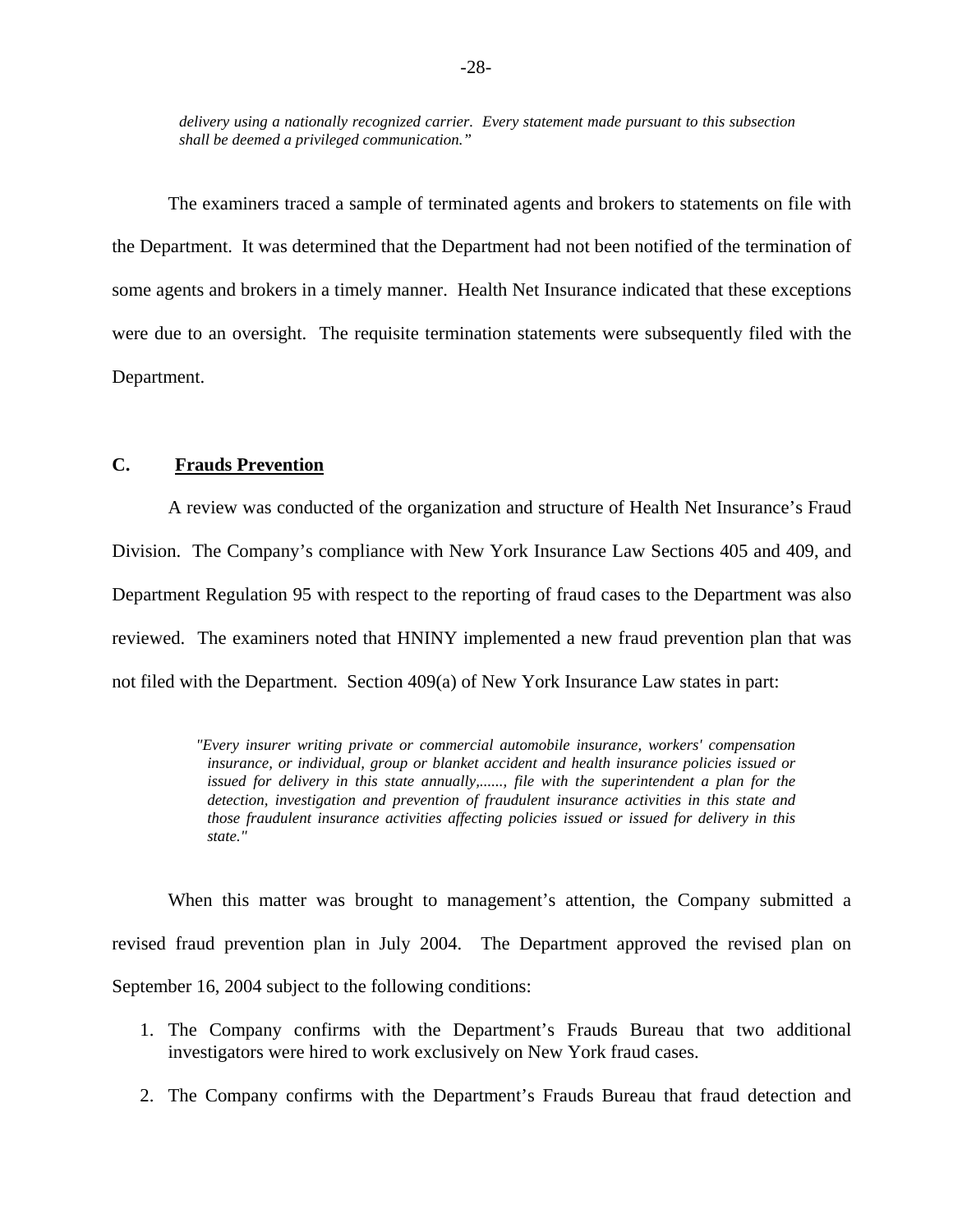prevention training for all underwriting and claims staff was completed by February 15, 2005, and that such training would continue on a periodic basis.

3. The Company resubmit the Annual Fraud Report that reflected New York only information.

During the period January 1, 1999 to September 30, 2003, the Company had not sufficiently staffed its fraud division to provide assurance of its commitment to reduce fraud. The Company's frauds unit consisted of three (3) Investigators, three (3) Investigative Analysts, one (1) Administrative Assistant, and a Vice President. The fraud investigators perform work for all Health Net of Northeast companies in New York, New Jersey, and Connecticut. None of these investigators was specifically assigned to New York only cases. It was noted that there were several cases with assigned case numbers that were yet to be investigated, where the actual complaint dated back many months and years. The Company also failed to include the Department's fraud-case log number in the case files and to provide the basis of allocation of expenses for fraud investigation to the Insurance Department during the period under examination. Furthermore, the Company failed to provide documents to the Department's Frauds Bureau, such as fraud detection procedures, fraud case logs, and fraud case files for the years covered under this examination. Section 409(b)(1) of the New York Insurance Law states in part:

> *allocations of resources in such full-time special investigations unit as may be necessary and appropriate for the proper implementation of the plan and approval of such plan pursuant to "The plan shall provide the time and manner in which such plan shall be implemented, including provisions for a full-time special investigations unit and staffing levels within such unit. Such unit shall be separate from the underwriting or claims functions of an insurer, and shall be responsible for investigating information on or cases of suspected fraudulent activity and for effectively implementing fraud prevention and reduction activities pursuant to the plan filed with the superintendent. An insurer shall include in such plan staffing levels and subsection (d) of this section."*

In addition, Section 405(a) of the New York Insurance Law, states in pertinent part: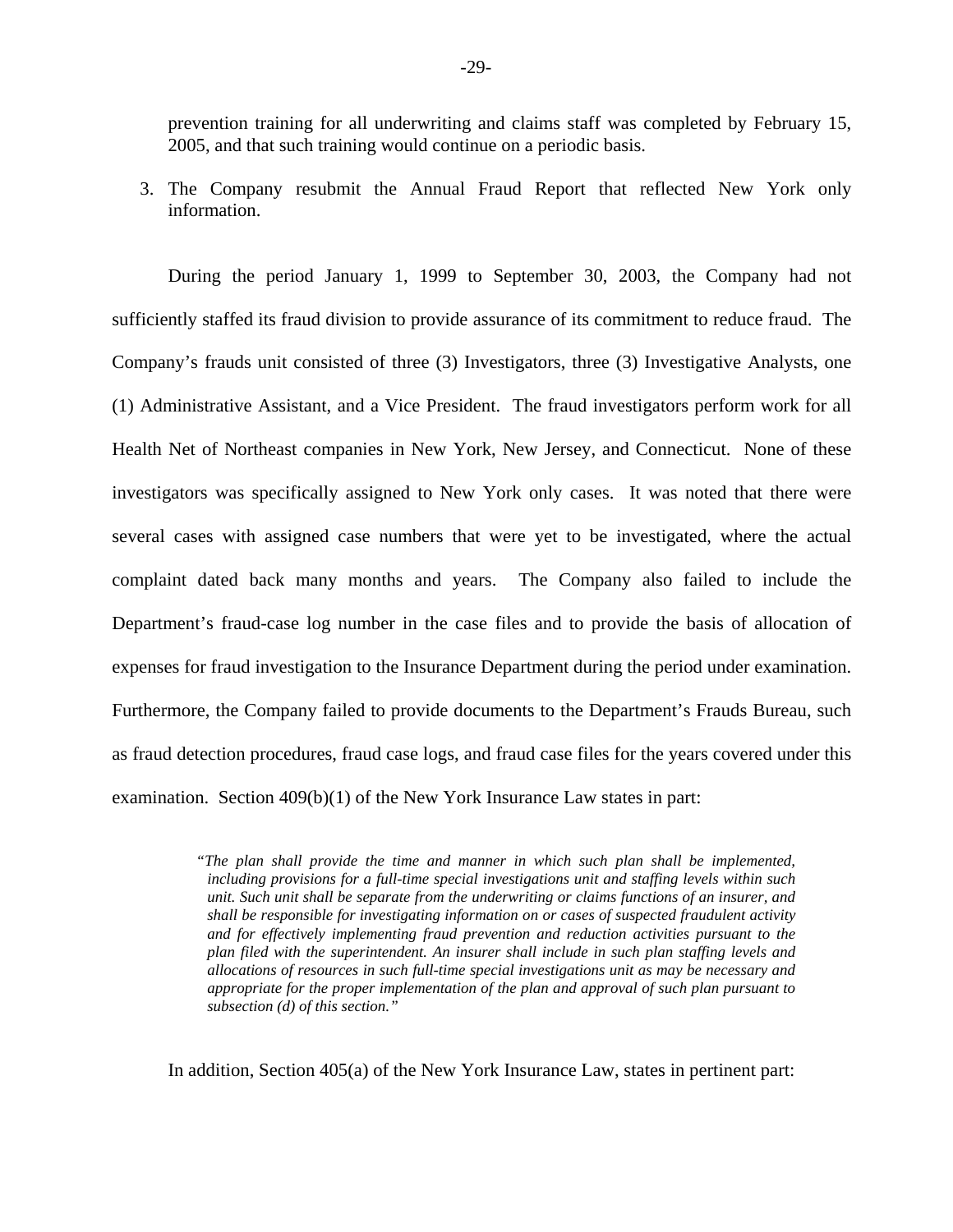*requirements of this chapter, including the state insurance fund of this state, who has reason fraudulent insurance transaction is about to take place, or has taken place shall, within thirty "Any person licensed pursuant to the provisions of this chapter, and any person engaged in the business of insurance in this state who is exempted from compliance with the licensing to believe that an insurance transaction may be fraudulent, or has knowledge that a days after determination by such person that the transaction appears to be fraudulent, send to the insurance frauds bureau on a form prescribed by the superintendent, the information requested by the form and such additional information relative to the factual circumstances of the transaction and the parties involved as the superintendent may require..."* 

It is recommended that the Company comply with the terms and conditions of the fraud plan approval letter dated September 16, 2004.

It is also recommended that the Company add appropriate staff to its fraud investigation unit so that fraud can be investigated and prevented more effectively in accordance with the provisions of Section 409(b)(1) of the New York Insurance Law.

It is further recommended that the Company comply with the provisions of Section 405(a) of the New York Insurance Law as regards suspected fraudulent transactions by submitting to the Insurance Department Frauds Bureau on a form prescribed by the superintendent, the information requested by the form and such additional information relative to the factual circumstances of the transactions and the parties involved as the superintendent may require.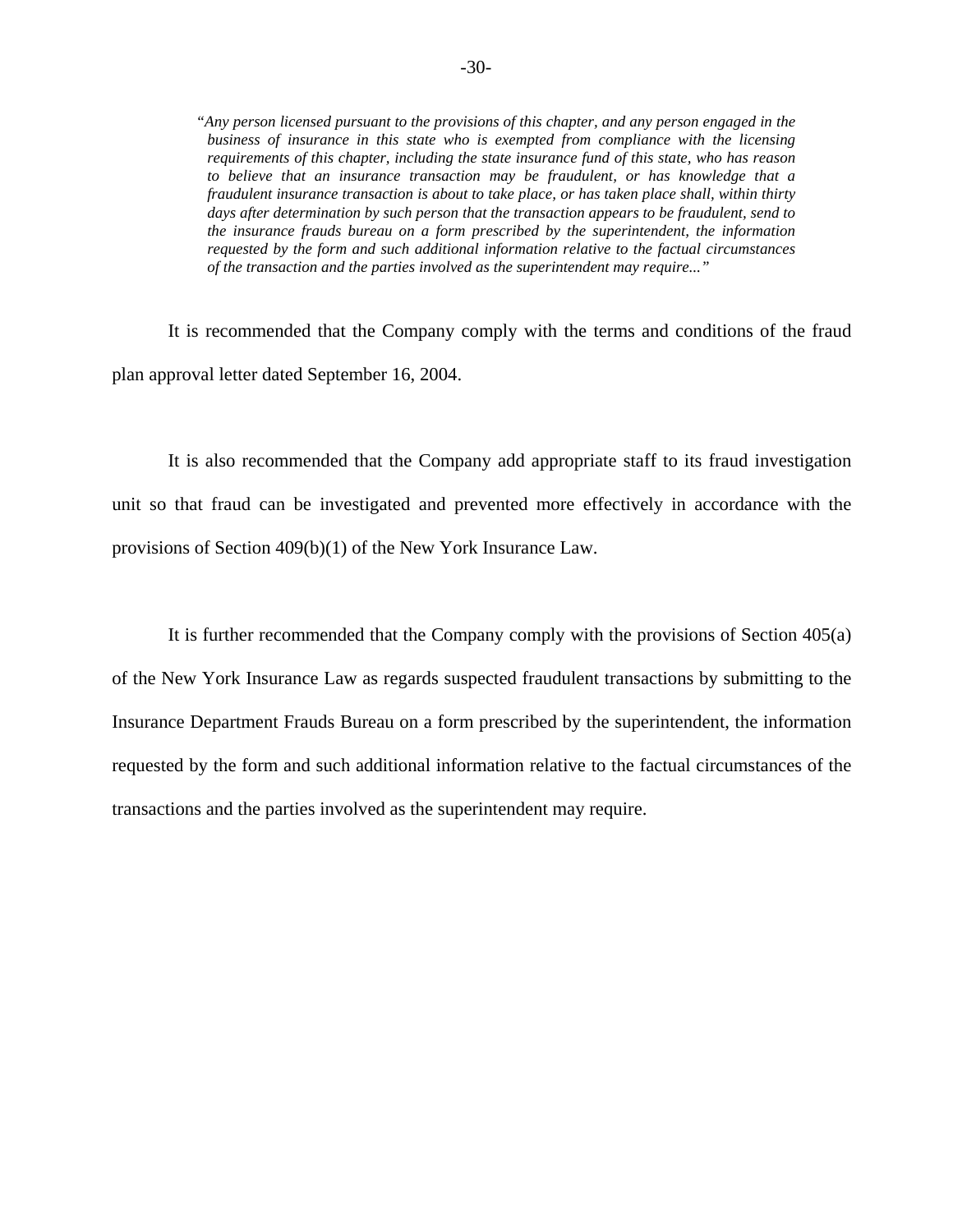## **6. COMPLIANCE WITH PRIOR REPORT ON EXAMINATION**

The prior report on examination as of December 31, 1998 contained eleven (11) recommendations as follows (page numbers refer to the prior report):

## **ITEM** PAGE NO.

### A. Management

i. It is recommended that the Company comply with New York Insurance Law Sections 1202 (a)(1) and  $1201(a)(5)(B)(v)$ , by maintaining the required number of board of director members. 4

*The Company has not complied with this recommendation. A similar recommendation is contained in this report.* 

ii. It is recommended that the Company report an accurate listing of directors in its annual statements filed with the Department pursuant to Section 307 of the New York Insurance Law. 5

*The Company has not complied with this recommendation. A similar recommendation is contained in this report.* 

iii. It is recommended that the Company comply with the requirements of Section 1201 (a) $(5)(B)(vi)$  of the New York Insurance Law, by having at least three New York State residents serve on the board of directors. 5

*The Company has complied with this recommendation.* 

iv. It is recommended that the Board of Directors be fully apprised of Company's investments and financial position on a regular basis by management as required by Section 1411(a) of the New York Insurance Law. 6

*The Company has not complied with this recommendation. A similar recommendation is contained in this report.* 

#### -31-

### **ITEM PAGE NO.**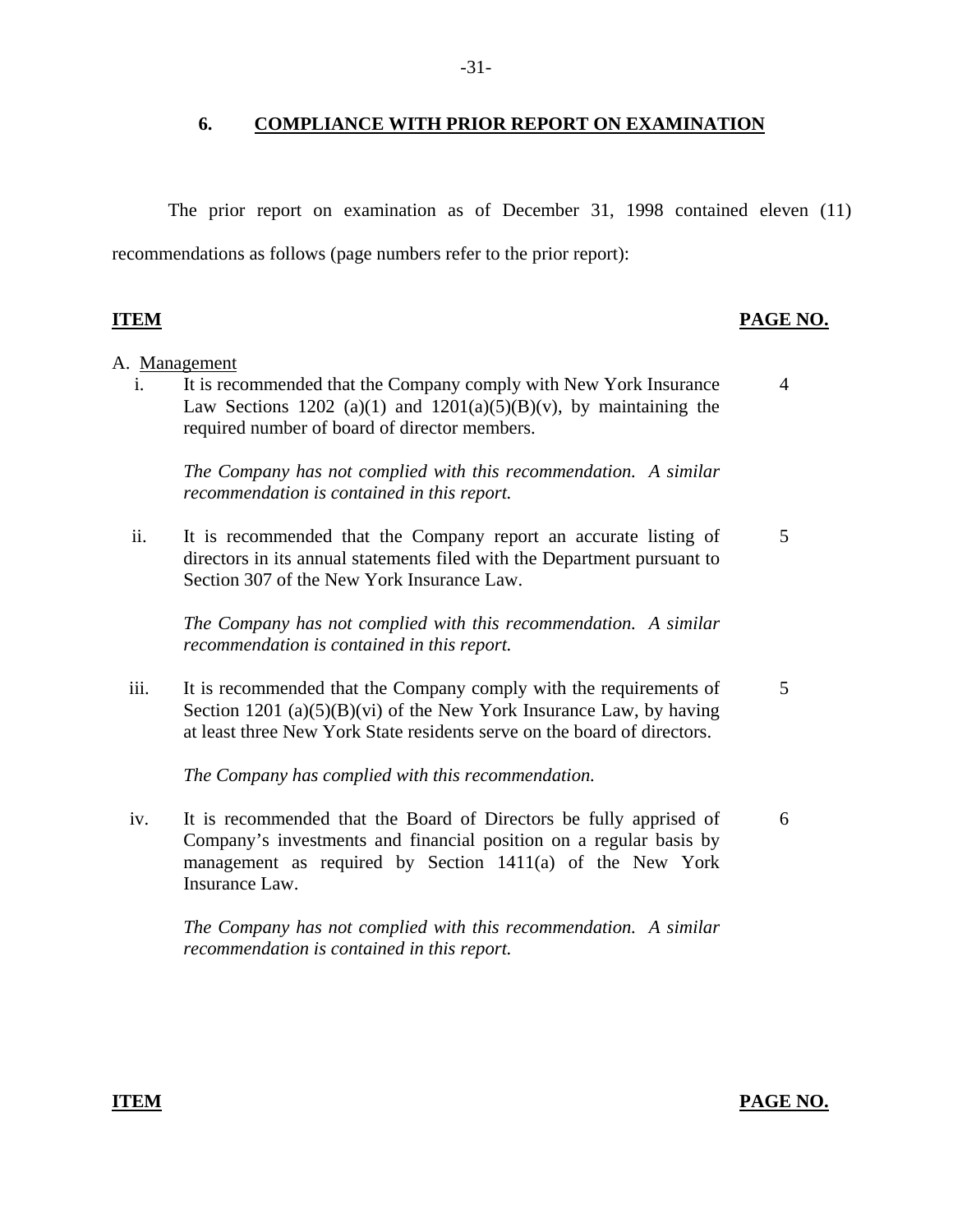## B. Holding Company System

i. It is recommended that the Company comply with the provisions of Section 1505(d) of the Insurance Law by formalizing an agreement detailing all transactions covered by the statute between the two companies and filing with the Superintendent for his non-disapproval. 9

*The Company has not complied with this recommendation. A similar recommendation is contained in this report.* 

ii. It is recommended that the Company settle balances within the holding company system in a timely manner pursuant to Sections  $1505(a)(1)$  & (3) of the New York Insurance Law.

*The Company has complied with this recommendation since March 2000.* 

## C. Management Service Agreement

i. It is recommended that the Company correct inaccurate disclosures stated in its notes to financial statements. 11

*The Company has complied with this recommendation.* 

## D. Conflict of Interest Statements

i. It is recommended that all officers, directors and responsible employees submit signed conflict of interest statements during each calendar year. It is further recommended that the Company establishes a procedure for enforcing such a policy and permits the Board of Directors to properly oversee and handle any conflicts disclosed. 12

*The Company has not complied with this recommendation. A similar recommendation is contained in this report.* 

## E. Abandoned Property Law

i. It is recommended that the Company adhere to the provisions of Section 1316 of the Abandoned Property Law and submit unclaimed funds reports in a timely manner. 12

> *The Company has not complied with this recommendation. A similar recommendation is contained in this report.*

## **ITEM PAGE NO.**

9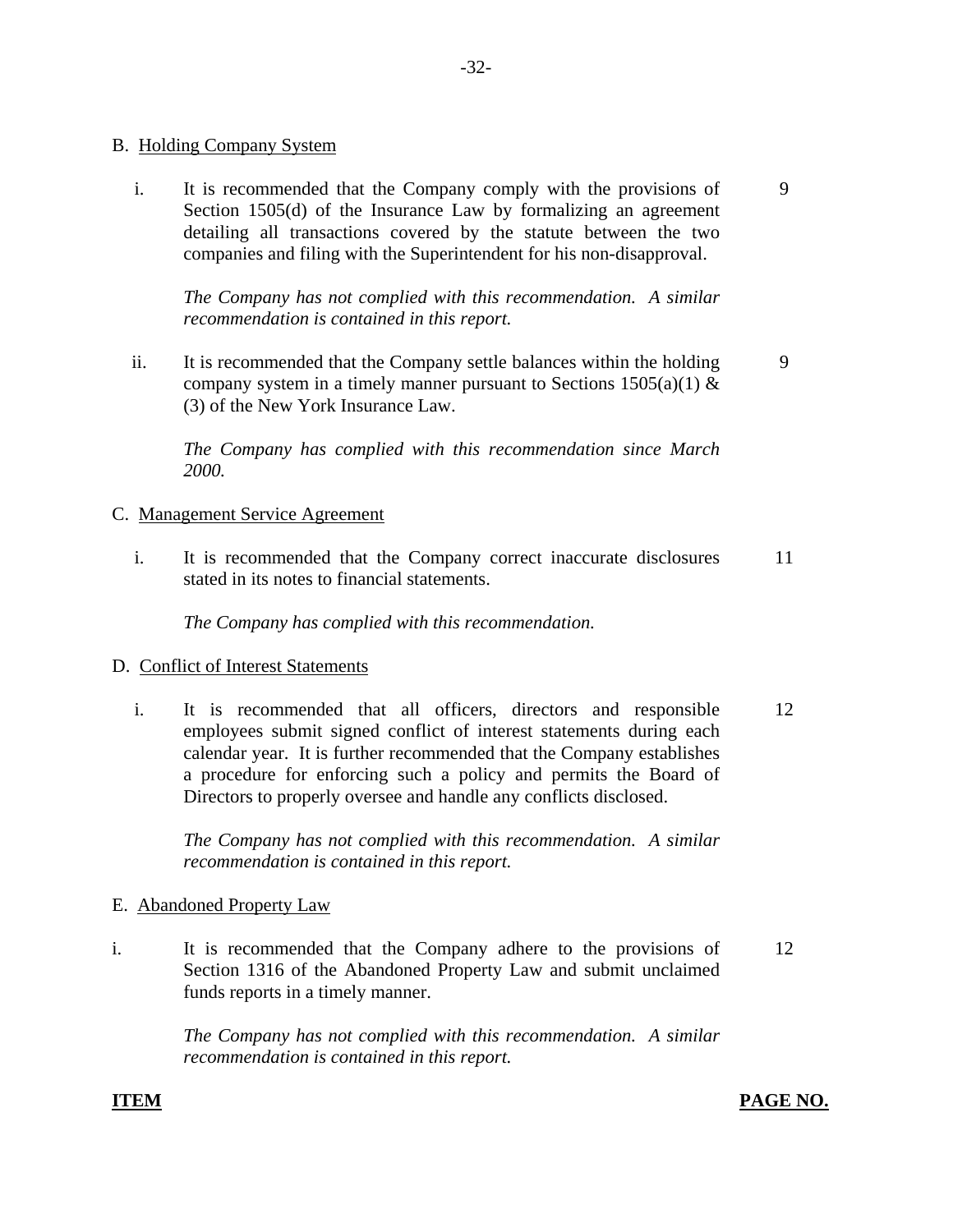## F. Accounts and Records

i. It is recommended that the Company's board adopt a plan and submit it to the Superintendent so as to comply with the requirements of Section 325 of the New York Insurance Law. 13

> *The Company has not complied with this recommendation. A similar recommendation is contained in this report.*

ii. It is recommended that the Company submit CPA reports pursuant to Section 307(b)(1) of the New York Insurance Law. 13

*The Company has complied with this recommendation.*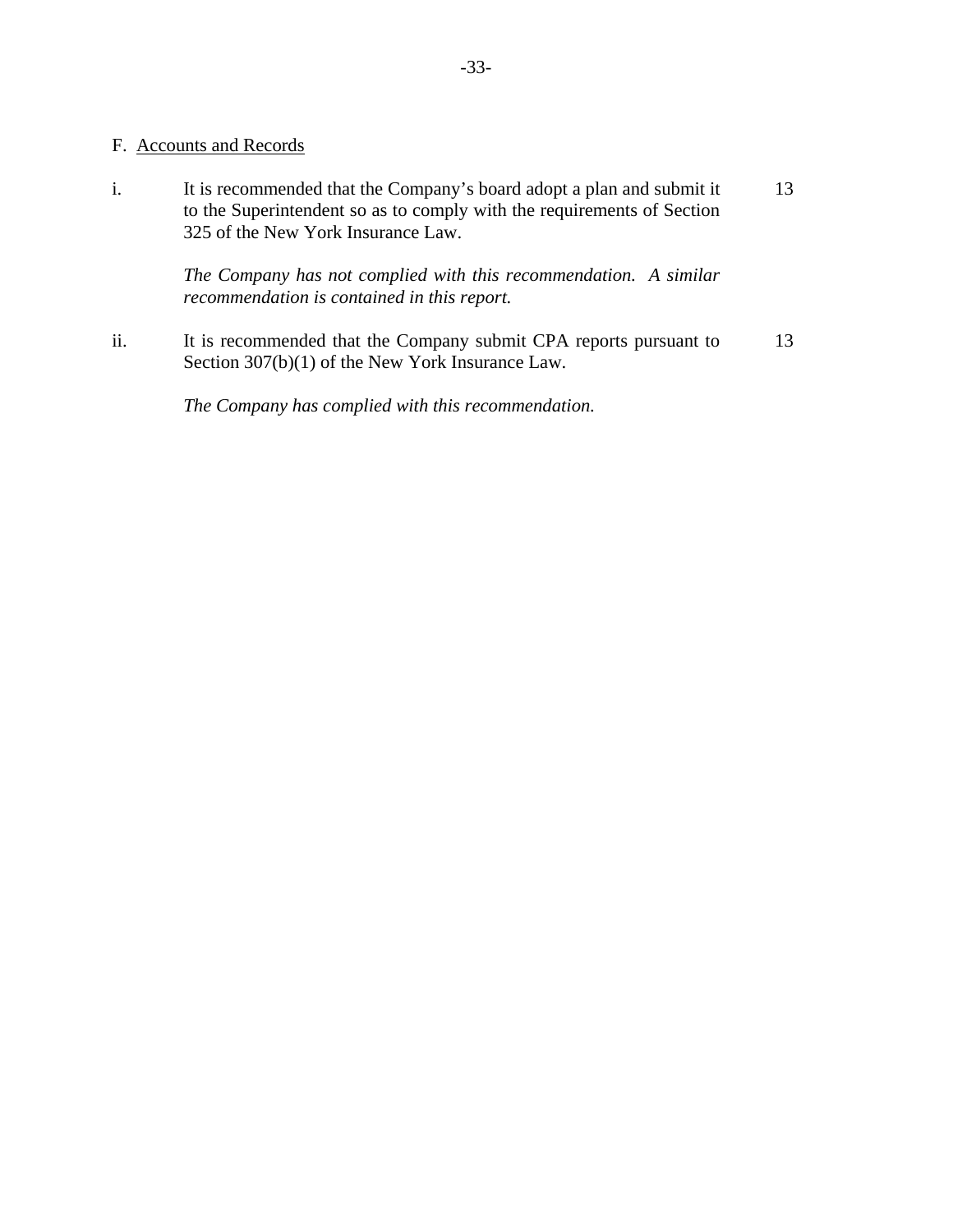## <span id="page-35-0"></span>**7. SUMMARY OF COMMENTS AND RECOMMENDATIONS**

## A. Management

- i. It is recommended that the Company comply with the provisions of its 6 by-laws and the provisions of Section  $1201(a)(5)(B)(v)$  of the New York Insurance Law by maintaining the requisite number of members of the board of directors.
- ii. It is also recommended that the Company exercise prudence by 6 reporting an accurate schedule of directors in its statements filed with the Department pursuant to Section  $307(a)(2)$  of the New York Insurance Law.

## B. Administrative services agreement

- i. It is recommended that HNINY comply with the provisions of Section 13 1505(a) of the New York Insurance Law by ensuring that the terms of the financial transactions of its Administrative Service Agreement are fair and equitable at the time of the transactions, charges or fees for services performed are reasonable, and expenses incurred and payments received are allocated on an equitable basis in conformity with customary accounting practices consistently applied.
- ii. It is also recommended that the Company comply with the provisions 13 of Sections 1505(c) and (d) of the New York Insurance Law by notifying, and/or seeking and obtaining the Superintendent's prior approval for the Administrative Services Agreement entered into with Health Net of the Northeast, Inc.

## C. Conflict of interest policy

- i. It is recommended that all officers and directors submit signed conflict 14 of interest statements during each calendar year and that the Company establish a procedure for enforcing such policy.
- ii. It is also recommended the board of directors adhere to its fiduciary 14 responsibility by properly overseeing and handling any conflicts disclosed.

## **ITEM** PAGE NO.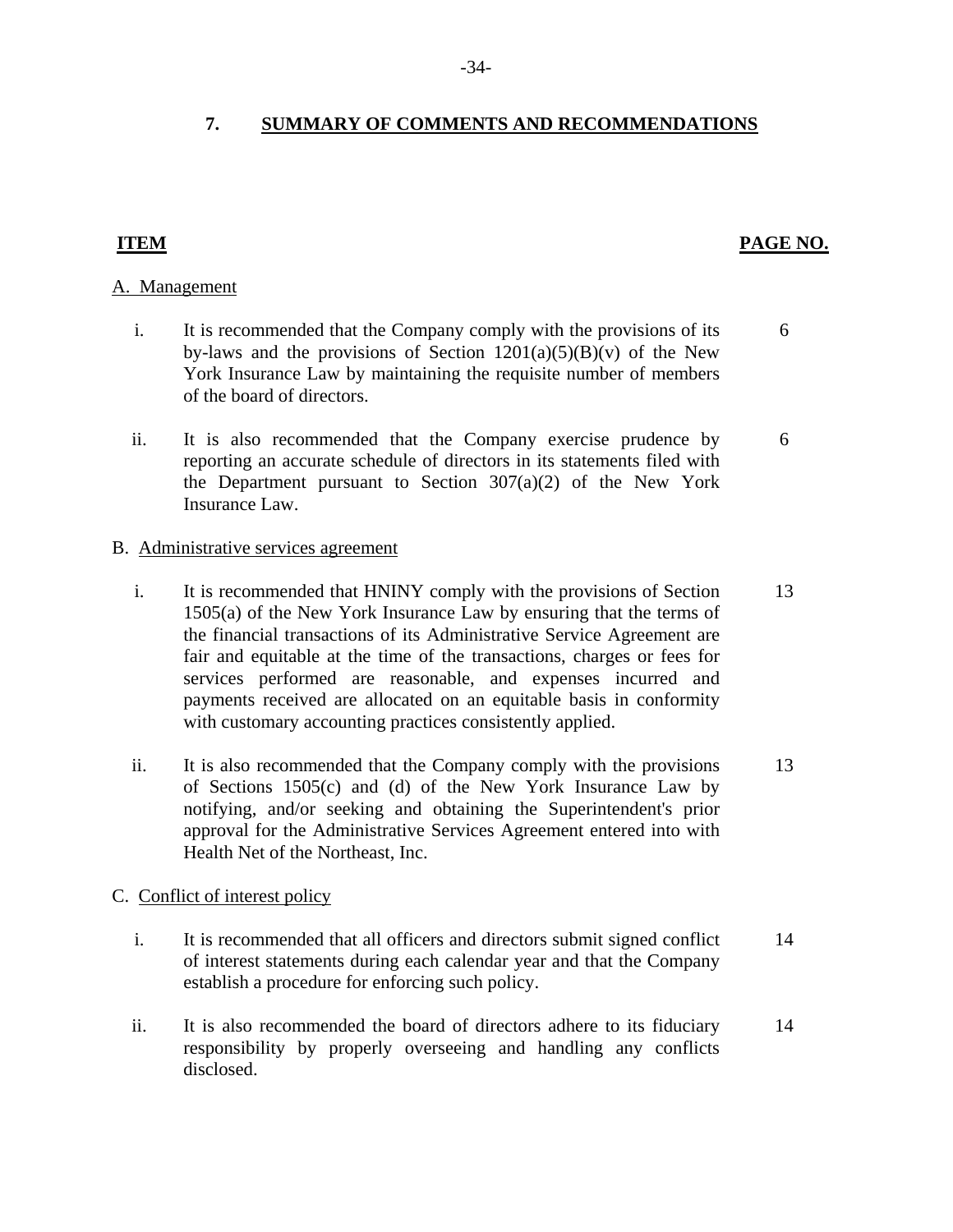## **ITEM**

## D. Accounts and records

- i. It is recommended that the board of directors authorize and approve the Company's investment transactions in accordance with the provisions of Section 1411(a) of the New York Insurance Law and that documentation supporting their actions be appended to the minutes of their meetings. A similar recommendation was made in the prior report on examination. 15
- ii. It is recommended that the Company amend its custodial agreements with Fleet Bank to include the requisite safeguards and controls as set forth in the Department's Rules, and in the guidelines of the Financial Condition Examiners Handbook of the *National Association of Insurance Commissioners*. 16

## E. Abandoned property

- i. It is recommended that the Company properly segregate unclaimed claim payments and miscellaneous unclaimed property to comply with the provisions of Sections 1315 and 1316 of the New York Abandoned Property Law respectively. 18
- ii. It is also recommended that the Company file all annual Reports of Abandoned Property with the Office of the State Comptroller to comply with the provisions of Sections 1315 and 1316 of the New York Abandoned Property Law. 18
- iii. It is further recommended that the Company annually publish a list of names and last known addresses of persons appearing to be entitled to abandoned property and to file proof of such publication with the Office of the State Comptroller. 18

### F. Location of books and records

i. It is recommended that the Health Net Insurance's board of directors comply with the provisions of Section 325 of the New York Insurance Law by adopting a plan to maintain suitable records at its principal office in New York and to submit such plan to the Superintendent for approval. 20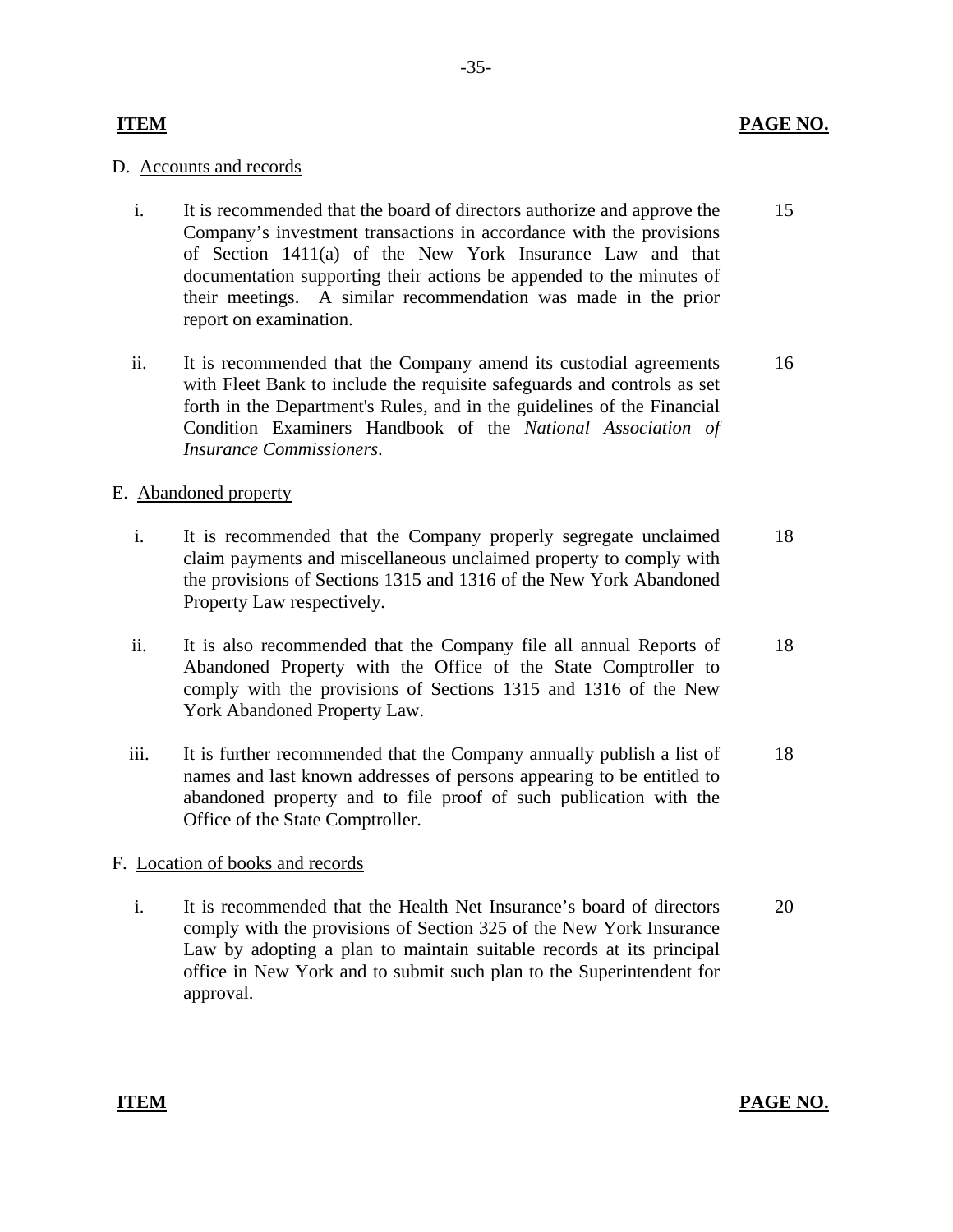## G. Frauds prevention

- i. It is recommended that the Company comply with the terms and conditions of the fraud plan approval letter dated September 16, 2004. 30
- ii. It is also recommended that the Company add appropriate staff to its fraud investigation unit so that fraud can be investigated and prevented more effectively in accordance with the provisions of Section 409(b)(1) of the New York Insurance Law. 30
- iii. It is further recommended that the Company comply with the provisions of Section 405(a) of the New York Insurance Law as regards suspected fraudulent transactions by submitting to the Insurance Department Frauds Bureau on a form prescribed by the superintendent, the information requested by the form and such additional information relative to the factual circumstances of the transactions and the parties involved as the superintendent may require. 30